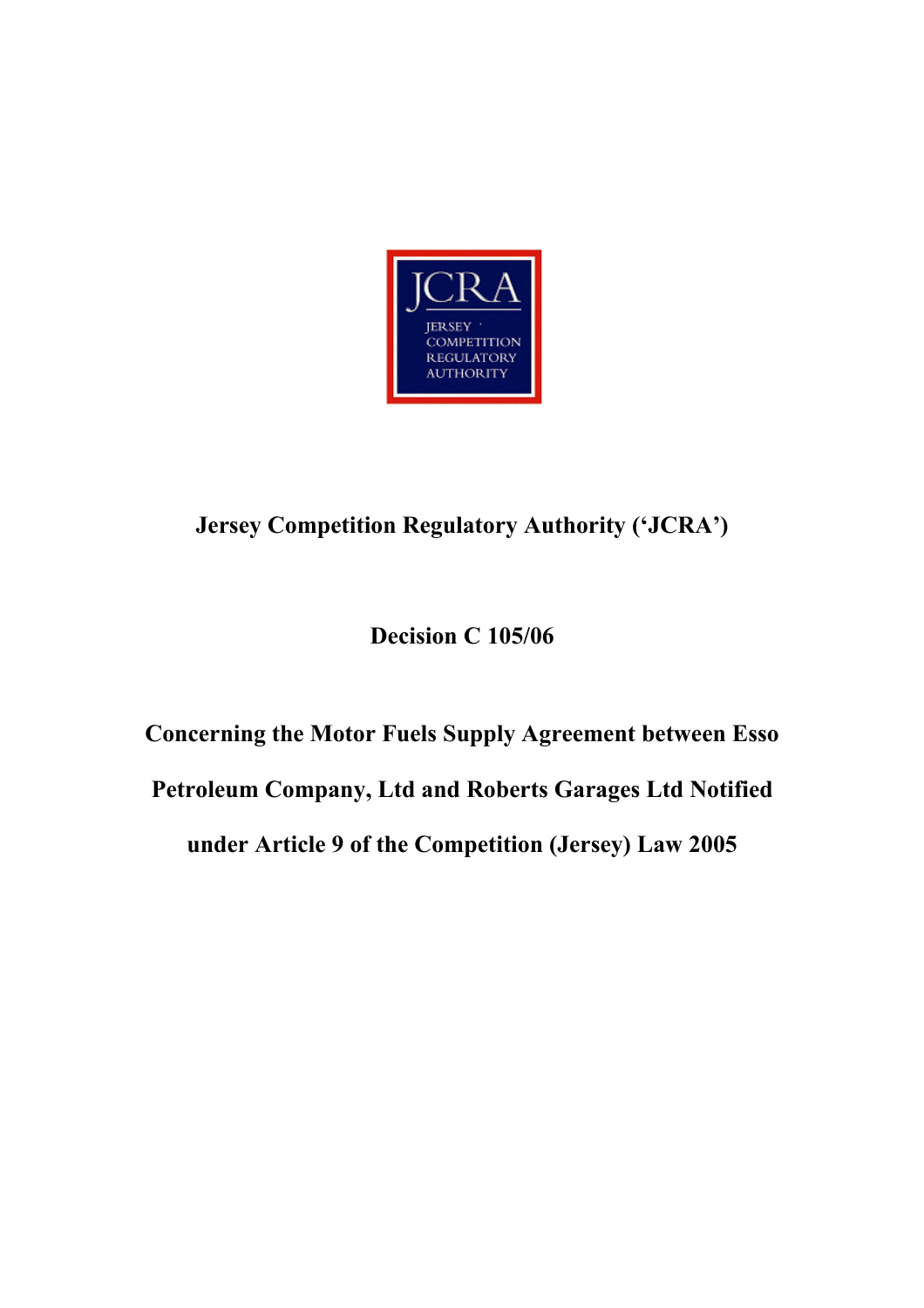# **Table of Contents**

| $\mathbf{I}$ . |                                                           |    |
|----------------|-----------------------------------------------------------|----|
| II.            |                                                           |    |
| III.           |                                                           |    |
| IV.            |                                                           |    |
| V.             |                                                           |    |
| A.             |                                                           |    |
| <b>B.</b>      |                                                           |    |
| C.             |                                                           |    |
| 1.             |                                                           |    |
| 2.             |                                                           |    |
| 3 <sub>1</sub> |                                                           |    |
| D.             | No Elimination of Competition in respect of a Substantial |    |
| VI.            |                                                           |    |
| VII.           |                                                           | 23 |
|                |                                                           |    |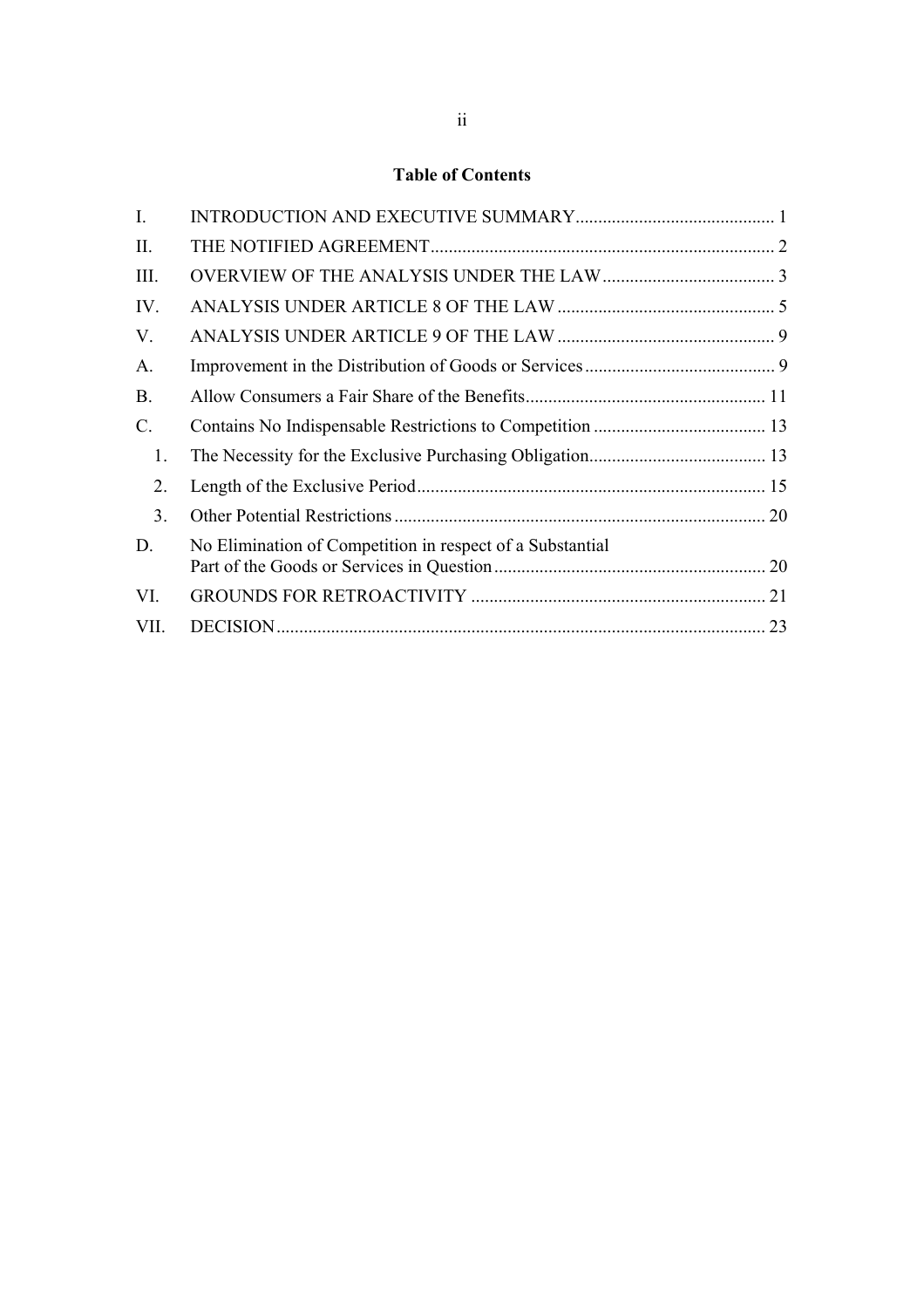#### **I. INTRODUCTION AND EXECUTIVE SUMMARY**

- 1. On 22 December 2006, the JCRA received an application for an exemption under Article 9 of the Competition (Jersey) Law 2005 (the 'Law') concerning the Motor Fuel Supply Agreement between Esso Petroleum Company Limited ('Esso') and Roberts Garages Ltd ('Roberts') dated 24 May 2006 (referred to hereinafter as the 'Notified Agreement').
- 2. On 12 January 2007 the JCRA published details of the application in the Jersey Gazette and on its website (www.jcra.je), asking interested parties to submit comments on the application to the JCRA by 26 January 2007. In addition, the JCRA contacted motor fuel suppliers, distributors and retailers in Jersey, as well as other potentially interested parties, to solicit their views.
- 3. The JCRA has conducted a detailed analysis of the Notified Agreement's effects on competition. This investigation has involved the cooperation of Esso, Roberts, and many third parties.
- 4. As a result of this investigation, the JCRA concludes that the Notified Agreement appears to be subject to Article 8 of the Law. The JCRA further concludes that the Notified Agreement satisfies the exemption criteria under Article 9 of the Law, subject to certain conditions intended to limit the Notified Agreement's period of exclusivity.
- 5. Thus, in this Decision the JCRA conditionally exempts the Notified Agreement under Article 9. The term of this exemption runs from 1 June 2006 to 1 June 2011, [CONFIDENTIAL REDACTED]. This exemption is conditional on compliance by both Esso and Roberts with certain conditions, and also remains subject to the provisions of Article 9 of the Law including, but not limited to, Articles 9(8) to 9(13).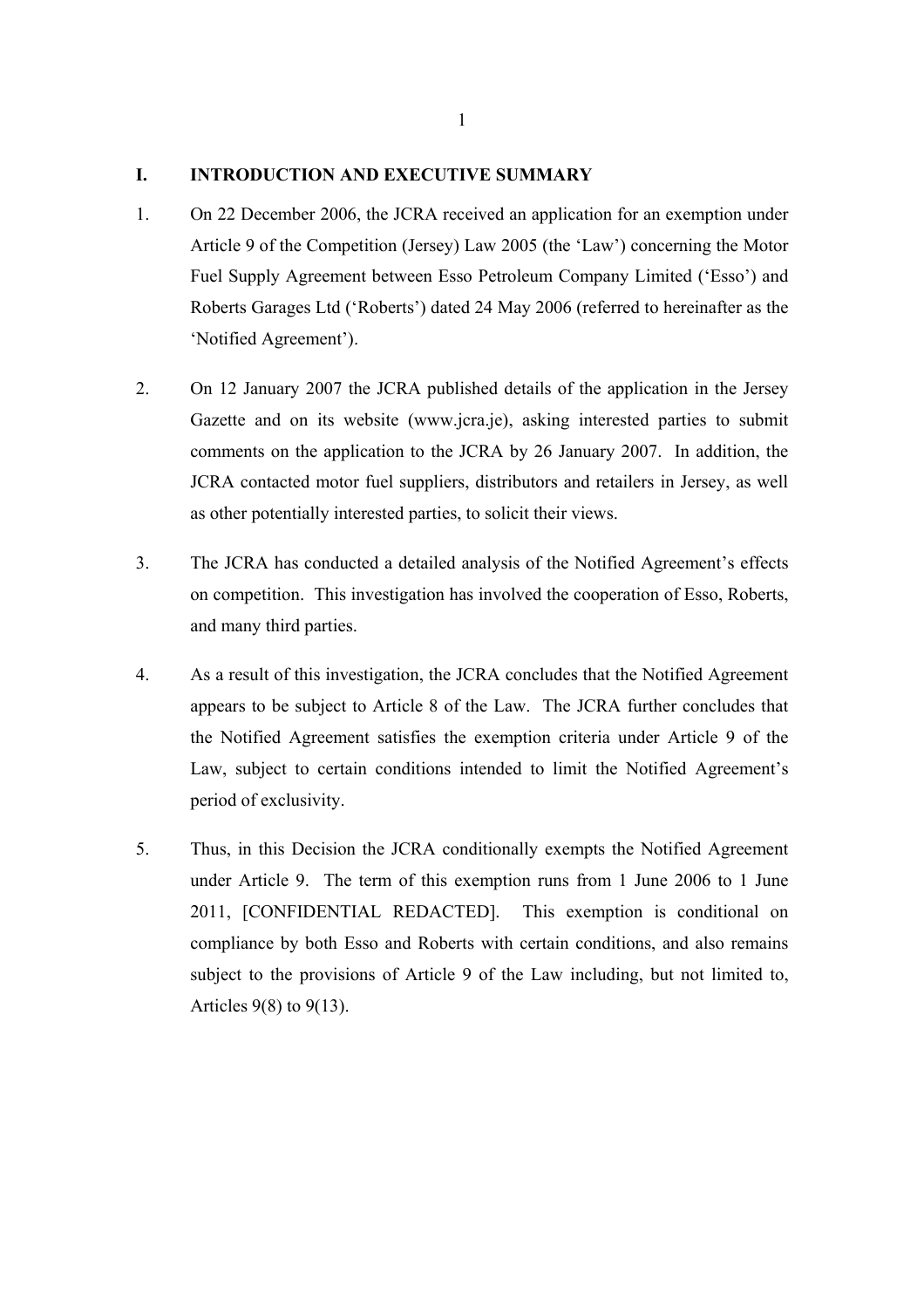### **II. THE NOTIFIED AGREEMENT**

- 6. This matter generally involves the wholesale supply of motor fuels from suppliers such as Esso to independent retailers such as Roberts. The motor fuels supplied are then sold at retail by Roberts to motorists in Jersey.
- 7. Under the Notified Agreement, Roberts agrees to purchase motor fuels exclusively from Esso on a wholesale level for retail sale at four Roberts service stations located in Jersey.<sup>1</sup> These stations are located at Springfield Road, Bel Royal, Grève D'Azette, and Kensington Place.<sup>2</sup> The Notified Agreement covers the supply of a full range of motor fuels, including diesel and other fuels derived from petroleum for automotive vehicles.
- 8. [CONFIDENTIAL REDACTED].
- 9. [CONFIDENTIAL REDACTED].
- 10. In addition to supplying motor fuels to Roberts, Esso agrees to support Roberts in certain ways, including by contributing to pump maintenance at Roberts' service stations.
- 11. [CONFIDENTIAL REDACTED].
- 12. [CONFIDENTIAL REDACTED].

13. The Notified Agreement is the latest in a series of motor fuel supply agreements between Esso and Roberts. The agreement between Esso and Roberts immediately prior to the Notified Agreement had [CONFIDENTIAL REDACTED]. This prior agreement was terminated by Esso and Roberts upon the commencement of the Notified Agreement.

 $<sup>1</sup>$  This type of exclusive purchasing commitment in the motor fuels industry is known as a 'solus tie.'</sup>

 $2^2$  Subsequent to the conclusion of the Notified Agreement, in January 2007 the service station at Kensington Place closed for redevelopment.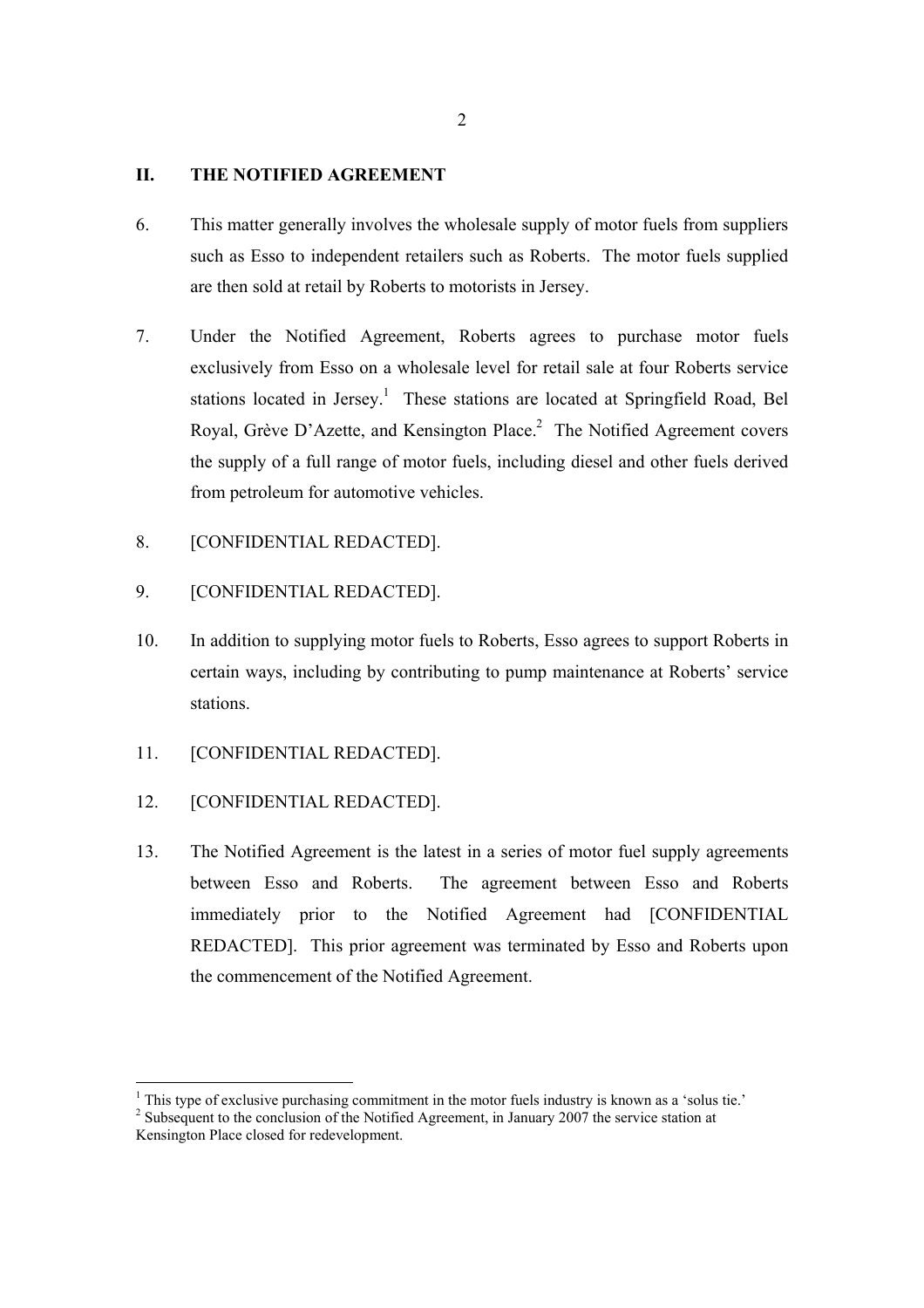#### **III. OVERVIEW OF THE ANALYSIS UNDER THE LAW**

- 14. In response to the application the JCRA must first determine if the Notified Agreement is potentially subject to Article 8 of the Law, which prohibits anticompetitive arrangements in Jersey. If the Notified Agreement is subject to Article 8, the JCRA must further examine if it qualifies for an exemption under Article 9.
- 15. Article 60 of the Law requires that the JCRA attempts to ensure that, so far as possible, questions arising under Articles 8 and 9 are dealt with in a manner that is consistent with the treatment of corresponding questions that have arisen under competition law within the European Union. As stated in the JCRA's *Guideline*  on Anti-Competitive Arrangements,<sup>3</sup> relevant sources of authority under Article 60 include judgments by the European Court of Justice or Court of First Instance, decisions taken and guidance published by the European Commission, and interpretations of EU competition law by Member State courts and competition authorities. In this matter the JCRA has had particular regard to the following authorities:
	- The current EC Block Exemption Regulation ('BER') and the European Commission's Guidelines on Vertical Restraints.4
	- The former EEC Regulation No 1984/83 concerning the application of Article 85(3) of the Treaty to categories of exclusive purchasing agreements. Although the BER subsequently has superseded this decision, it includes specific analysis of motor fuel supply agreements and thus remains relevant to the current matter.
	- The Decision by the Irish Competition Authority dated 1 July 1993 granting a category licence to exclusive purchasing agreements for motor fuels. This decision granted a block exemption under Irish competition law to motor fuel

 $3$  A copy of this Guideline is available at www.jcra.je/law/guidelines.aspx

<sup>4</sup> See, respectively, Regulation (EC) No 2790/1999, O.J. L 336 (29 Dec. 1999) and O.J. C 291/1 (13 Oct. 2000).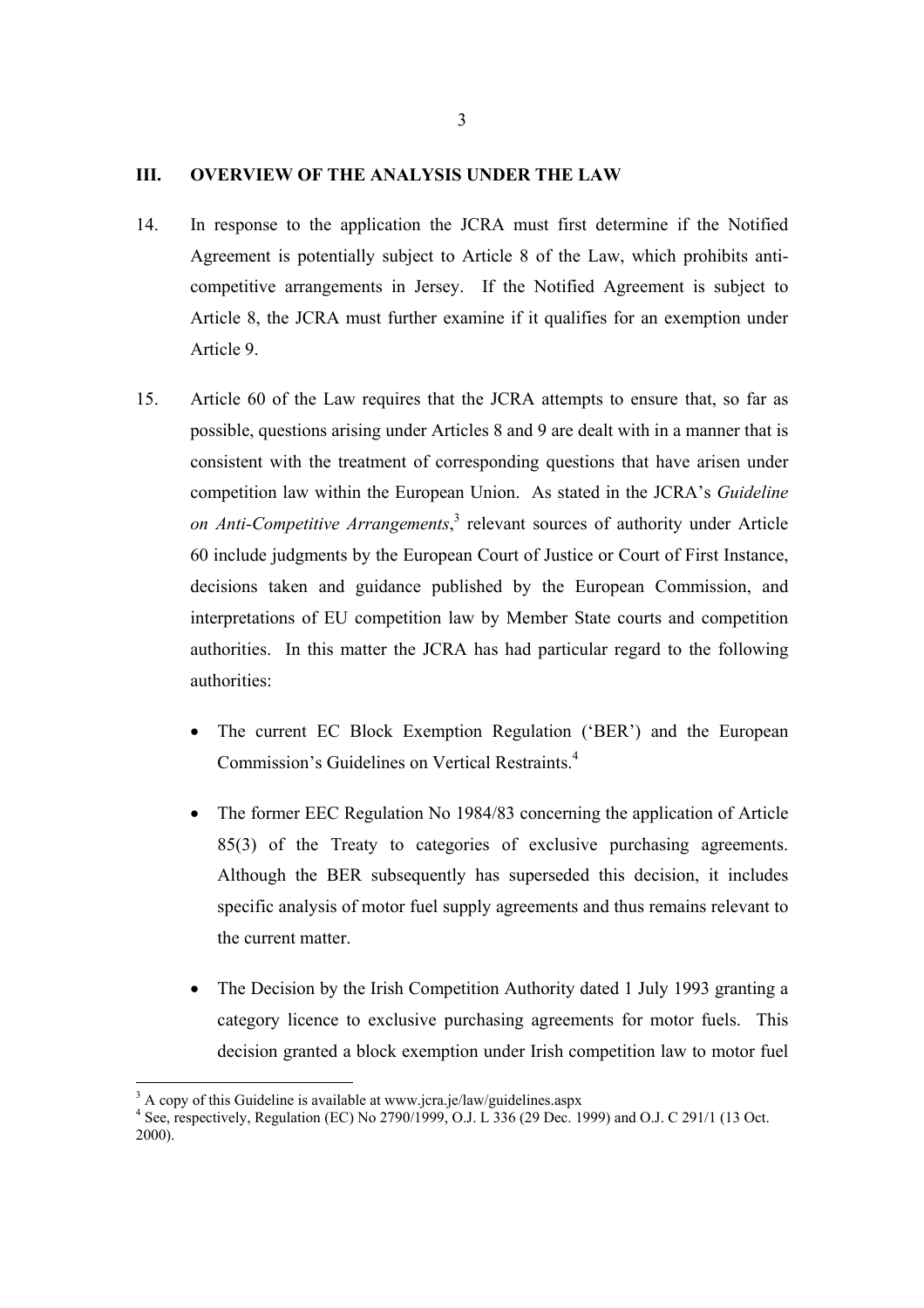supply agreements within the Republic of Ireland, which remains in force. The relevant provisions of Irish competition law are based on the applicable provisions of EU competition law, i.e., Articles 81(1) and 81(3) of the EC Treaty, which in turn correspond to Articles 8 and 9 in the Law in Jersey.

- 16. Article 60 requires recourse to EU precedents only to 'corresponding questions' that may arise in Jersey and only 'so far as possible.' While EU precedents, and in particular precedents from smaller Member States like Ireland may be instructive, care must be observed before applying such precedents to Jersey's circumstances as a small island economy. In this regard, in addition to the information the JCRA has received from the parties and from third parties concerning the supply of motor fuels in Jersey, the JCRA has had particular regard to the following:
	- The report produced in 2004 for the States of Jersey Economic Development Committee by Consultancy Solutions for the Oil Industry ('Consultancy Solutions') concerning the importation, storage and supply of petroleum products in Jersey (as used hereinafter, the 'Consultancy Solutions Jersey Report'). Although this report is now approximately three years old, the JCRA understands that it still is the most recent and comprehensive review of the supply of motor fuels in Jersey.
	- A similar report produced for the States of Guernsey Commerce and Employment Department by Consultancy Solutions concerning the importation, storage and supply of petroleum products in Guernsey, released in May 2007 (as used hereinafter, the 'Consultancy Solutions Guernsey Report'). Although the focus of this report is Guernsey, it updates in certain respects information contained in the 2004 Jersey report.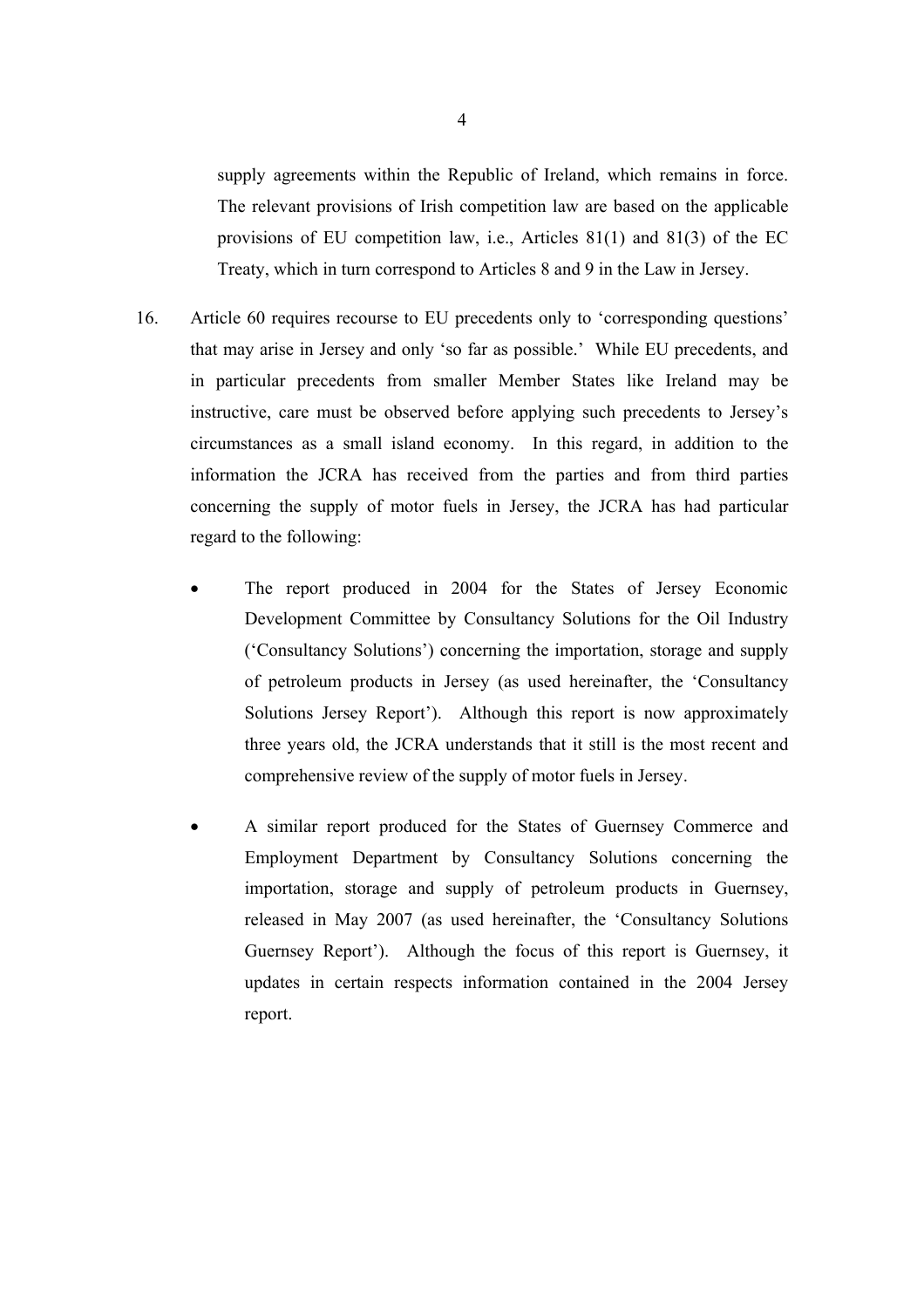#### **IV. ANALYSIS UNDER ARTICLE 8 OF THE LAW**

- 17. Article 8(1) of the Law states that an undertaking must not make an arrangement with one or more other undertakings that has the object or effect of hindering to an appreciable extent competition in the supply of goods of services within Jersey or any part of Jersey. The Notified Agreement is an arrangement between two independent undertakings, Esso and Roberts. The question is, therefore, whether it may be viewed as having the object or effect of appreciably hindering competition in Jersey or any part thereof.
- 18. The Notified Agreement does not contain any restrictions, such as resale price maintenance, that likely could be viewed as having the object of restricting competition.<sup>5</sup> Thus, the question under Article  $8(1)$  is whether the Notified Agreement may have the effect of appreciably hindering competition.
- 19. The analysis of whether the Notified Agreement may have the effect of appreciably hindering competition requires the JCRA to define relevant product and geographic markets. The relevant product market here is the sale of motor fuels for resale to the public, and the relevant geographic market is the Island of Jersey. These definitions are consistent with both the Irish Decision noted above, $6\overline{6}$ as well as with economic realities in Jersey – in which service stations like Roberts currently may source motor fuels from one of three domestic wholesale suppliers, and factors concerning the importation and storage of motor fuel in Jersey make the purchase of motor fuels from additional off-island suppliers impractical. The relevant product market includes the full range of motor fuels provided by a supplier to a retailer under a supply contract.<sup>7</sup>

<sup>5</sup> *See, e.g.,* European Commission, Vertical Restraint Guidelines, O.J. C 291/1 ¶ 47 (13 Oct. 2000) (describing vertical agreements to fix prices as having the object to restrict competition); JCRA Guideline, *Anti-competitive Arrangements,* pg. 7 ('[A]rrangements which explicitly and directly fix . . . resale prices of any product or service are likely to infringe [Article 8(1)].').

<sup>&</sup>lt;sup>6</sup> See Irish Competition Authority, Motor Fuels Category Licence ¶ 16 (1 July 1993) ('The relevant product market is that of motor fuels and other petroleum-based products for resale to the public. The relevant geographical market is the State.').

<sup>7</sup> *See* UK Office of Fair Trading, *Competition in the supply of petrol in the UK* ¶ 7.5 (May 1998) (At wholesale and retail, the supply of unleaded and diesel fuel are in the same market).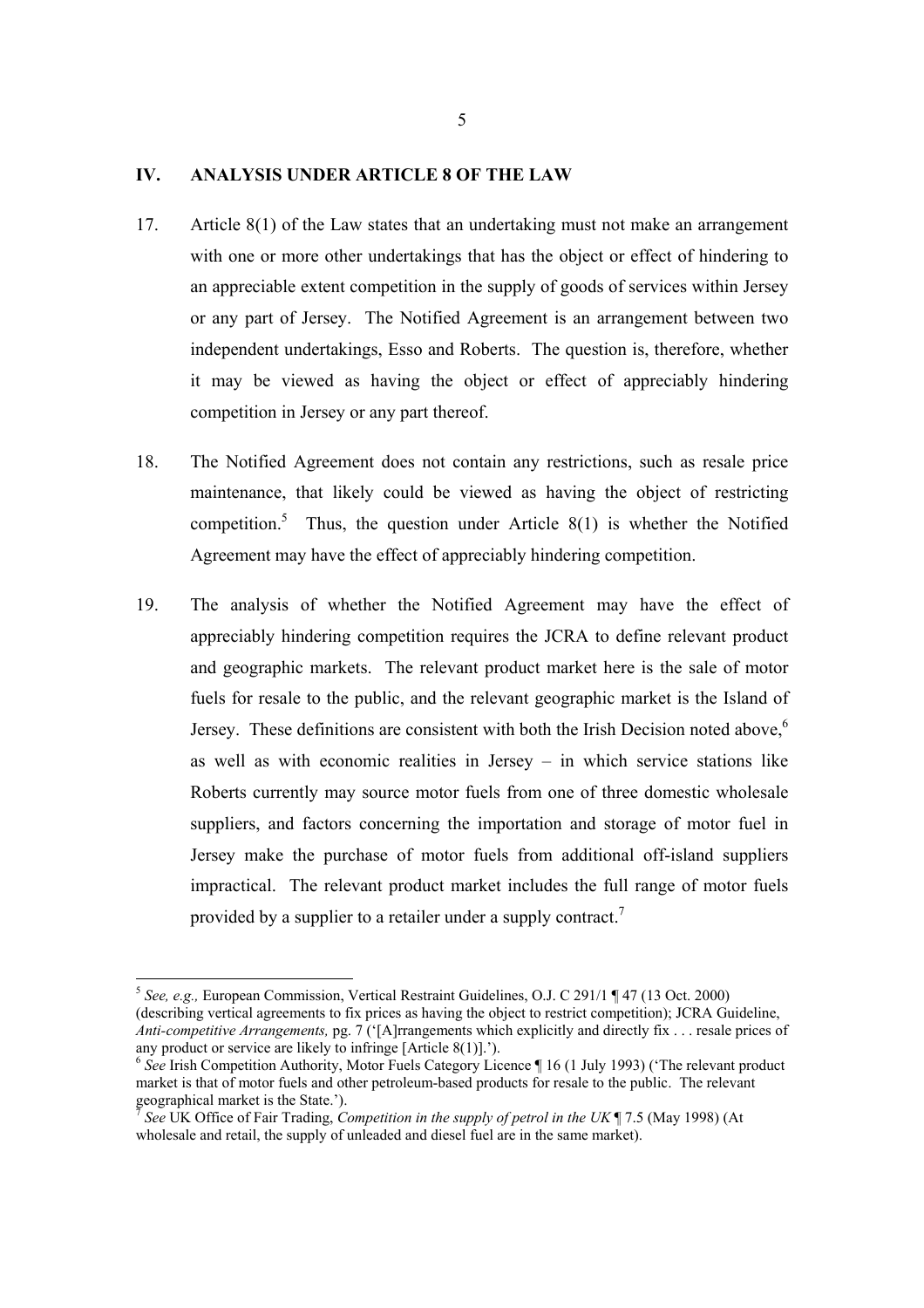20. Currently, three companies provide motor fuels at the wholesale level in Jersey – Esso, Shell UK Oil (through its wholly owned subsidiary Fuel Supplies (Channel Islands) Ltd), and Total Channel Islands Ltd. According to the Consultancy Solutions Jersey Report, the respective shares of the wholesale supply of motor fuels among these three undertakings are the following:

| Table 1        |                   |  |
|----------------|-------------------|--|
| <b>Company</b> | <b>Est.</b> Share |  |
| Shell          | 45%               |  |
| Esso           | 43%               |  |
| Total          | 12%               |  |

- 21. These respective shares of supply are likely to have changed somewhat since the Consultancy Solutions Jersey Report was produced. Specifically, Esso has informed the JCRA that it has lost the business of a number of service stations in the past few years, most of which have switched to either Shell or Total, while others have closed. While these changes may have changed the precise market share numbers of the three suppliers to a certain extent, the information available to the JCRA indicates that the relative market positions of the three suppliers in Jersey have not materially changed.
- 22. At the retail level, the Consultancy Solutions Jersey Report provides the following data for the respective market shares of forecourt operators: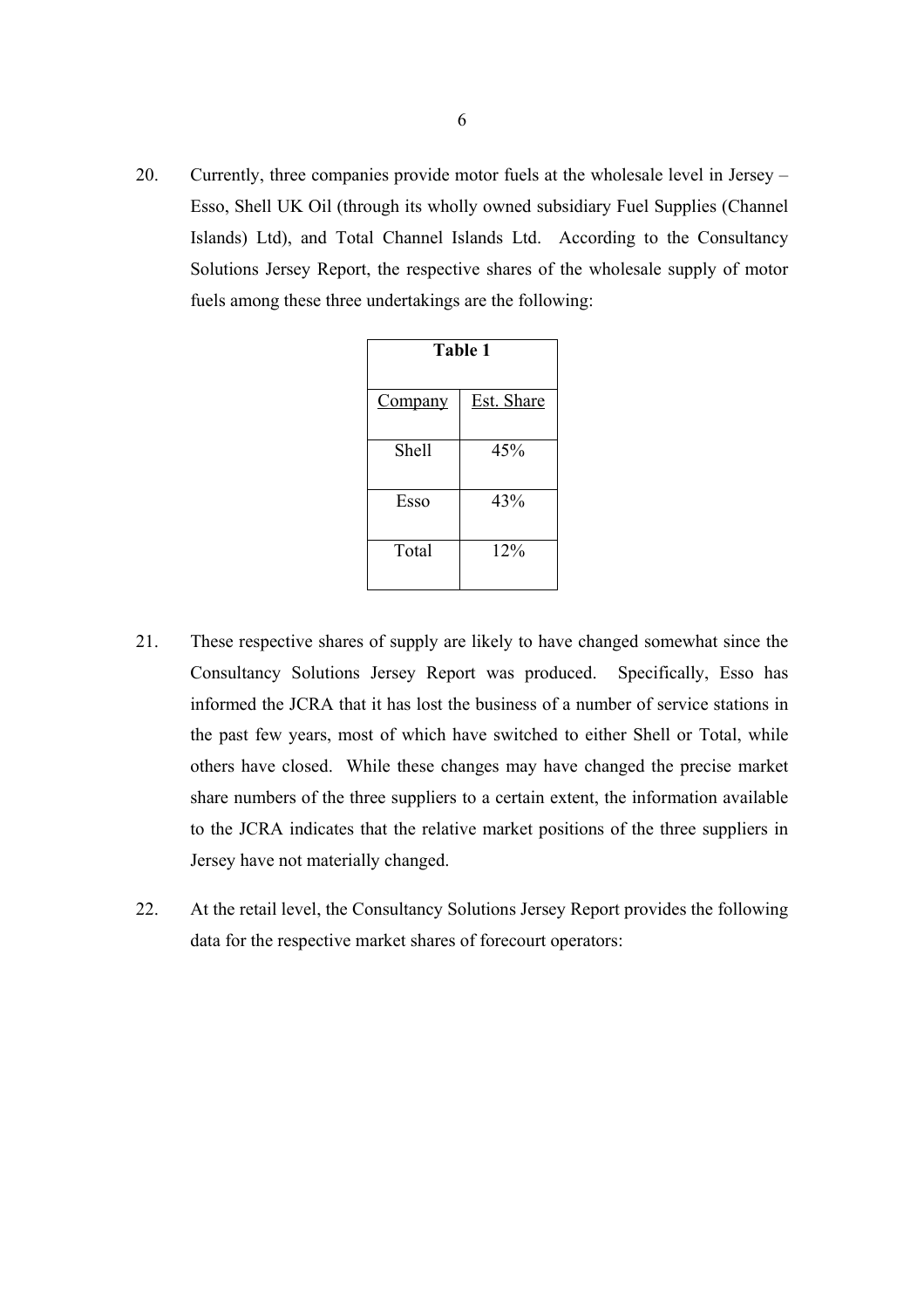| Table 2              |                 |                |              |  |  |
|----------------------|-----------------|----------------|--------------|--|--|
| Retailer             | Location(s)     | Number         | Est.         |  |  |
|                      |                 | of Sites       | <b>Share</b> |  |  |
| Roberts              | Various         | 5              | 23.5%        |  |  |
| C.I. Traders         | Various         | 6              | 17.5%        |  |  |
| C.I. Coop            | <b>St Peter</b> | $\mathbf{1}$   | 7.4%         |  |  |
| <b>Falles Motor</b>  | Longueville     | $\overline{2}$ | $6.1\%$      |  |  |
| Group                | $&$ Airport     |                |              |  |  |
| Freelance            | Les Augres      | 1              | 4.4%         |  |  |
| <b>Shell St Mary</b> | St Mary         | 1              | 3.5%         |  |  |
| Other                | Various         | 22             | 37.5%        |  |  |

- 23. The JCRA's investigation indicates that the shares among retailers also have changed somewhat since the Consultancy Solutions Jersey Report in 2004. Specifically with respect to Roberts, it has gone from five service stations to three, as a result of the closure of the Pontac site in 2006 and the current redevelopment of Kensington Place. $8$  As a result, its current market share may have been reduced to somewhere in the range of 15-18%, and it may no longer be the largest retailer of motor fuels in Jersey.
- 24. Thus, on the best information available to the JCRA, the Notified Agreement involves a commitment by the first or second largest retailer of motor fuels in Jersey, with a market share of around 15-18%, to purchase fuels exclusively from the second largest supplier of motor fuels in Jersey, with a wholesale market share of around 40%.
- 25. European competition law precedent indicates that an exclusive purchasing agreement entered into in such circumstances has the potential, at least, to appreciably hinder competition. The BER applies to exclusive purchasing

<sup>8</sup> *See supra* note 2, concerning the Kensington Place redevelopment.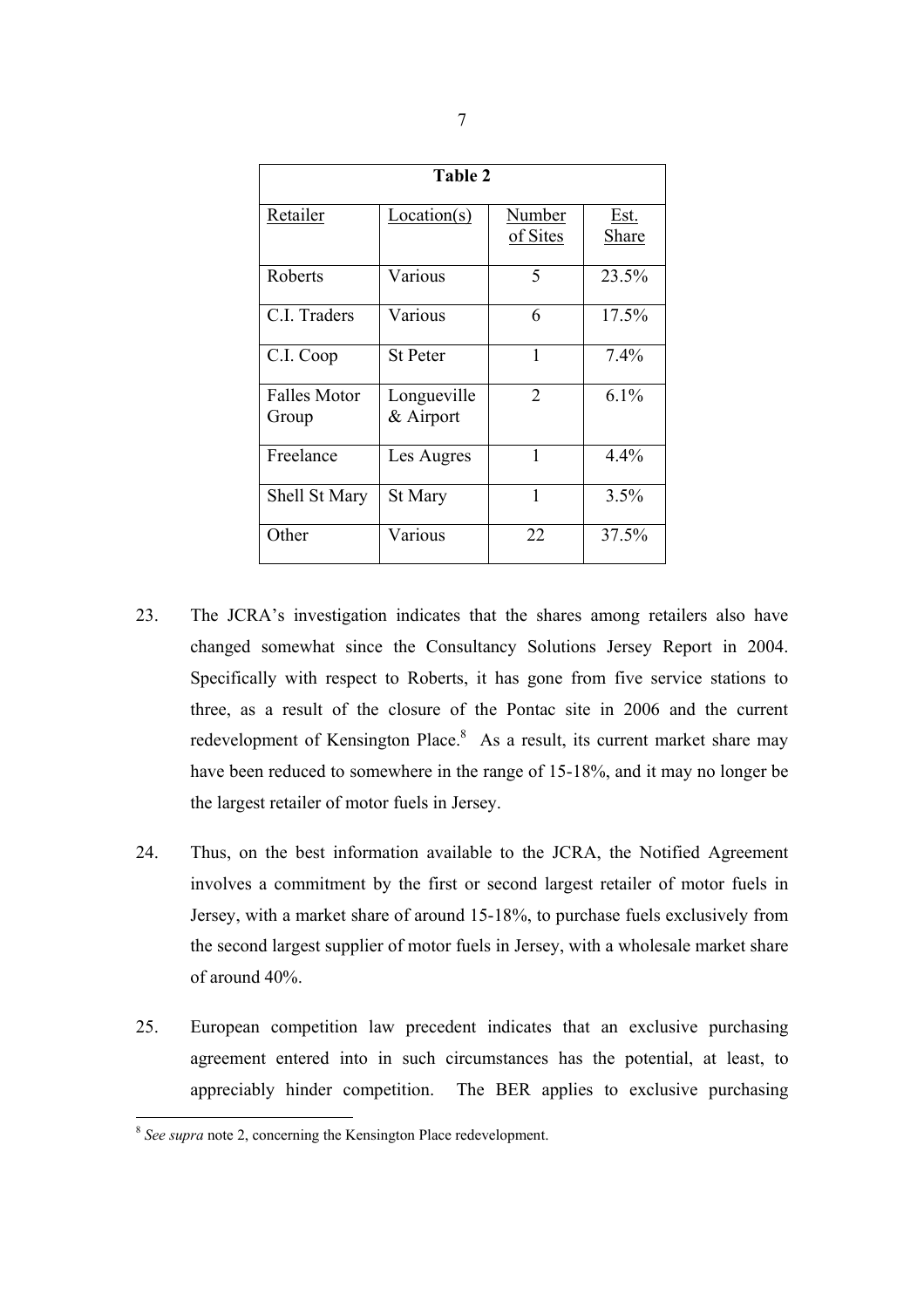agreements with a duration of no longer than five years if the market share of the supplier does not exceed 30%. Because Esso's market share in Jersey well exceeds this limitation, the Notified Agreement would not be subject to the BER within the EU.<sup>9</sup> The European Commission's Vertical Restraint Guidelines state that exclusivity obligations between one and five years entered into by undertakings that are not dominant but have market shares exceeding the BER's 30% threshold usually require a proper balancing of pro- and anti-competitive effects, $10$  which under the Law in Jersey is accomplished through analysis of the Article 9 exemption criteria.

- 26. European precedent further counsels that the potential effects of the Notified Agreement on competition should not be viewed in isolation, but in the economic circumstances of the market(s) in question.<sup>11</sup> In Jersey, the three fuel suppliers enter into exclusive purchasing contracts with motor fuel retailers. The prevalent use of such contracts among the three suppliers could create cumulative foreclosure effects in the relevant market, potentially restricting the ability of suppliers to enter or expand in this market. $^{12}$
- 27. In addition to the exclusive purchasing requirement for motor fuels, other restrictions [CONFIDENTIAL REDACTED] could also have the effect of appreciably hindering competition. For example, the Irish Competition Authority noted that contractual restrictions on a retailer's ability to sell a service station, 'constrain exit and entry to the trade in the retail sale of motor fuels, and therefore they affect competition in the trade.<sup>13</sup>

<sup>&</sup>lt;sup>9</sup> Although the BER does not apply in Jersey, analysis of the Notified Agreement in the context of the BER still is potentially relevant under Article 60.

<sup>&</sup>lt;sup>10</sup> European Commission, Vertical Restraint Guidelines, O.J. C 291/1 ¶ 141 (13 Oct. 2000).

<sup>11</sup> *See* Judgment of the European Court of Justice in *SA Brasserie de Haecht v. Consorts Wilkin-Janssen*, Case 23-67 (12 Dec. 1967).

<sup>12</sup> *See* European Commission, Vertical Restraint Guidelines, O.J. C 291/1 ¶ 142 (13 Oct. 2000); *see also*  Irish Competition Authority, Motor Fuels Category Licence ¶ 19 (1 July 1993) (the existence of widespread use of exclusive supply agreements 'tends to introduce a considerable degree of rigidity into the market, and makes it difficult for a new entrant to enter the market on any significant scale, since most of the important potential customers are not available, at least in some cases until their solus agreements have expired[.]').

 $^{13}$  Irish Competition Authority, Motor Fuels Category Licence  $\sqrt{ }$  33 (1 July 1993).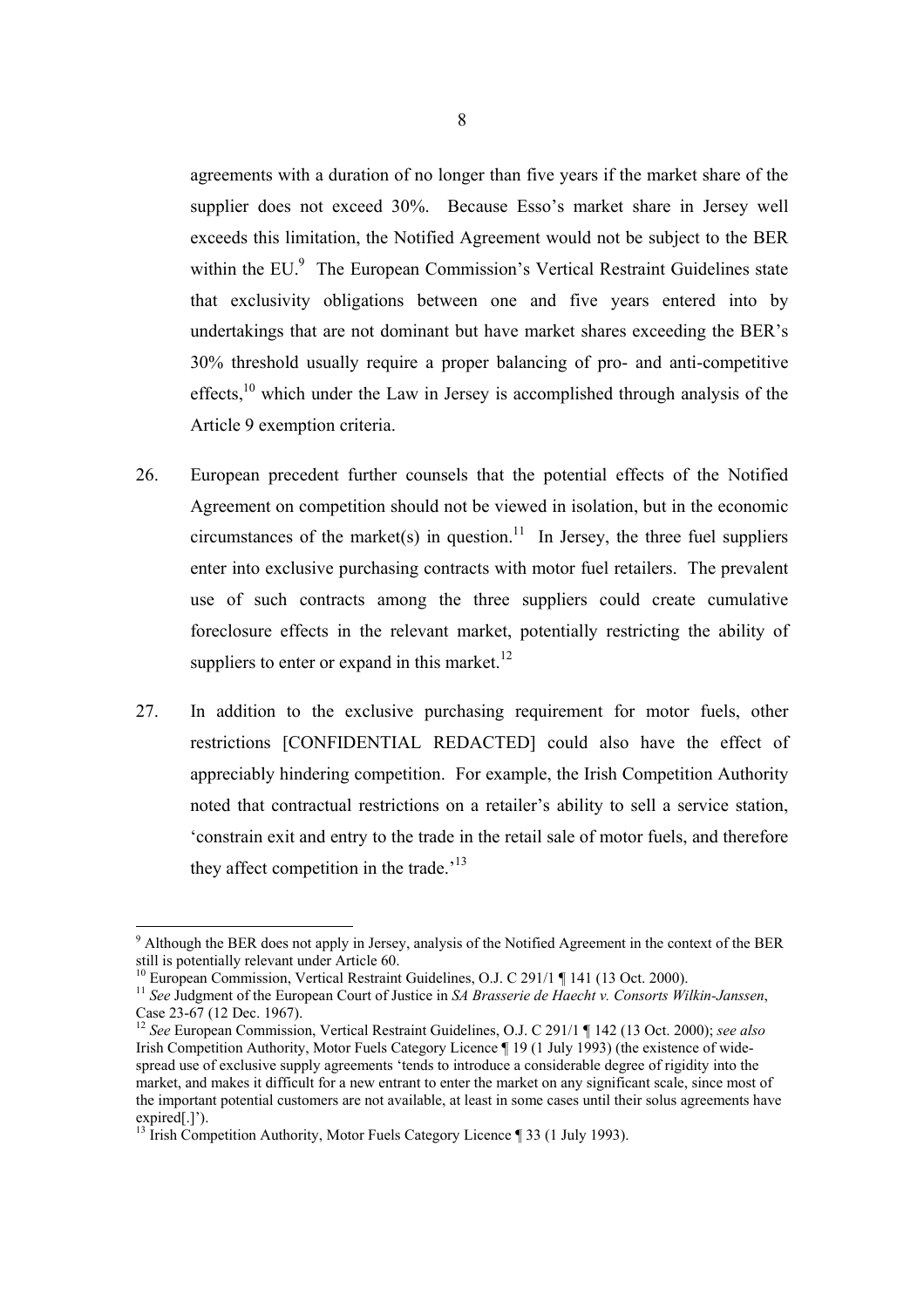- 28. Finally, and as detailed in Section V.C.2, the Notified Agreement appears to be the latest of a series of exclusive purchasing agreements between Roberts and Esso, and it was agreed to in circumstances that precluded competitive bidding for this contract by other wholesale suppliers.
- 29. On these grounds, the Notified Agreement appears to be subject to Article 8(1). The JCRA therefore must analyze whether it satisfies the Article 9 criteria for an exemption.

# **V. ANALYSIS UNDER ARTICLE 9 OF THE LAW**

30. To qualify for an exemption under Article 9, the JCRA must be satisfied that the Notified Agreement meets all four of the exemption criteria listed in Article 9(3). The application of these criteria is discussed below.

# **A. Improvement in the Distribution of Goods or Services**

- 31. The first criterion, Article 9(3)(a), requires that the Notified Agreement either improve the production or distribution of goods or services, or promote technical or economic progress in the production or distribution of goods or services. Stated simply, the Notified Agreement must be likely to produce either quantitative or qualitative efficiencies. Efficiencies may create additional value for consumers by lowering costs, improving the quality of a good or service provided, or creating a new good or service.
- 32. In examining analogous agreements in the fuel sector, both the European Commission and Irish Competition Authority have found that they produce efficiencies. The European Commission has stated that contracts such as the Notified Agreement 'allow long-term planning of sales and consequently a cost effective organization of production and distribution.'14 Similarly, the Irish Competition Authority found that such agreements provide efficiencies by facilitating investment in motor fuel distribution:

<sup>&</sup>lt;sup>14</sup> EEC Reg. No 1984/83, O.J. L173/5 | 15 (22 June 1983).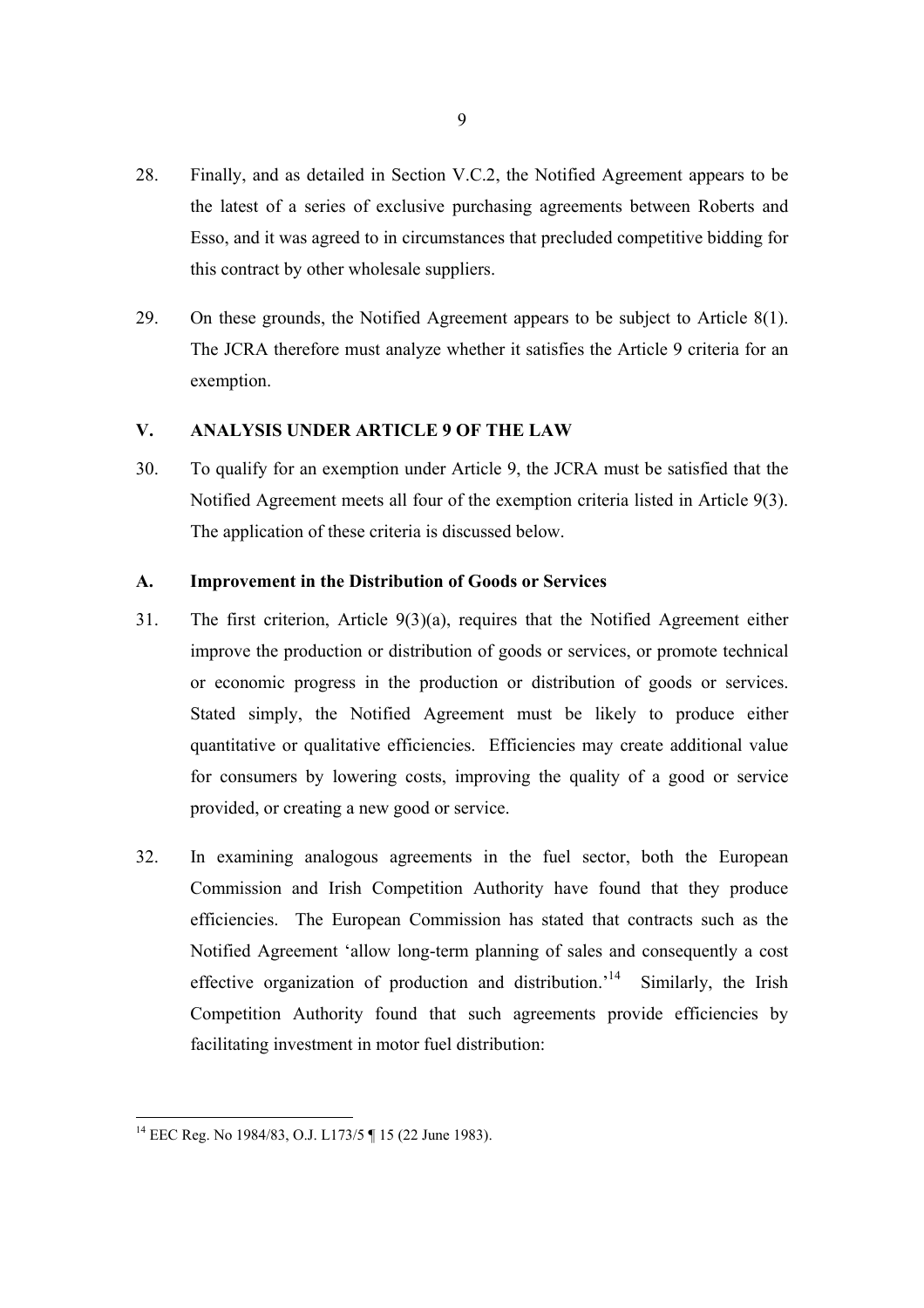*'The investment by the supplier ensures security of supply by providing assured outlets for its product, and retailers are guaranteed regular supplies provided that they comply with the terms of the agreement. This allows long-term planning of sales and consequently cost-effective organization of production and distribution. It also allows suppliers to undertake the necessary investment in storage and shipping facilities.'*<sup>15</sup>

- 33. The Irish Competition Authority also has noted that cost savings result from such agreements. Specifically, '[t]he costs of distributing motor fuels to a limited number of exclusive outlets which purchase in large quantities are lower than delivering smaller volumes to a large number of outlets selling two or more brands at the one service station.<sup>16</sup>
- 34. Through its investigation, the JCRA has determined that the efficiencies that supported the granting of exemptions under European and Irish competition law are no less apparent in Jersey. The existence of exclusive purchasing contracts for motor fuels has been found by other regulators to facilitate the establishment and maintenance of service stations, and the Consultancy Solutions Jersey Report found that 'many of the forecourts on Jersey are modern, well-developed with upto-date pumping equipment and canopies.<sup> $17$ </sup> Esso also has informed the JCRA that the existence of contracts such as the Notified Agreement has provided a platform for its recent investments in Jersey's infrastructure involved in the storage and distribution of motor fuels. These include recent upgrades to the La Collette facility and an upgrade to the domestic trucking fleet, which Esso indirectly financed.
- 35. Based on these considerations, the JCRA concludes that the Notified Agreement generates efficiencies that facilitate the distribution of motor fuels in Jersey, and therefore the first exemption criterion is satisfied.

<sup>&</sup>lt;sup>15</sup> Irish Competition Authority, Motor Fuels Category Licence  $\P$  60 (1 July 1993).

<sup>&</sup>lt;sup>16</sup> *Ibid.* <sup>17</sup> Consultancy Solutions Jersey Report at 25.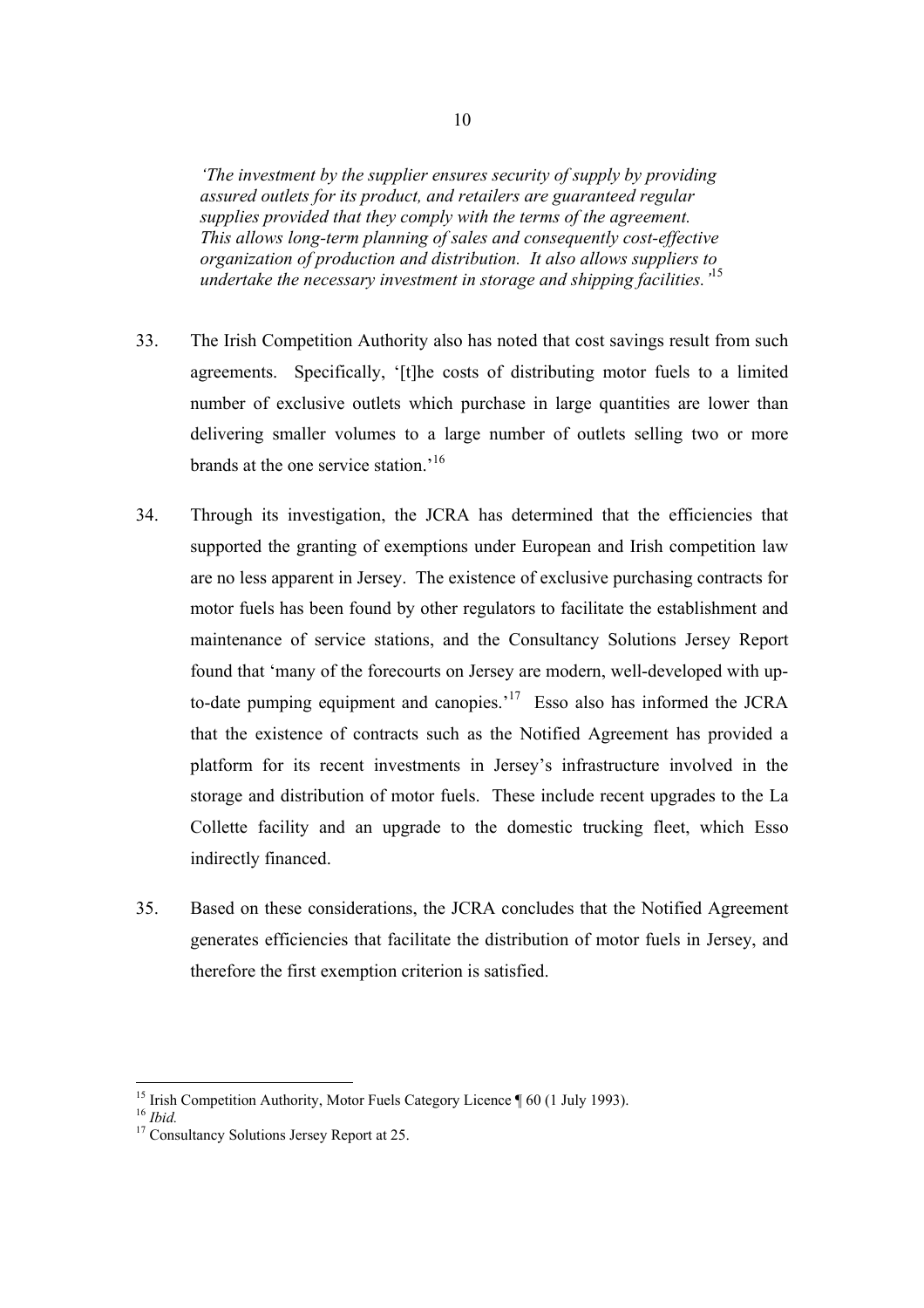#### **B. Allow Consumers a Fair Share of the Benefits**

- 36. The second criterion, Article 9(3)(b), requires that consumers receive a fair share of the benefits arising from the arrangement. 'If an improvement . . . is seen as benefiting only the . . . parties to the agreement, the condition would not be satisfied.<sup>18</sup> Consumers must be, on balance, better-off as a result of the agreement than they were previously.
- 37. Both the Irish Competition Authority and European Commission have found that consumers benefit from agreements such as the Notified Agreement, with the former stating:

*'Consumers benefit from these improvements especially because they are ensured supplies of motor fuel of satisfactory quality in a safe and environmentally secure environment while being able to choose between different brands. The exclusive purchasing system leads to more efficient distribution and to better facilities and services at dealer and company stations, to the benefit of consumers. They have a choice between stations offering degrees and types of service. The system should ensure both intra-brand and inter-brand competition, including price competition.'*<sup>19</sup>

38. Again, these conditions appear to be equally applicable in Jersey. As noted above, consumers in Jersey benefit from generally modern, well maintained service stations,  $2^{\circ}$  which appears to be the case in particular with the facilities operated by Roberts. The evidence also indicates that having dedicated service stations selling an individual brand (i.e., Esso, Shell, or Total) has contributed to both vigorous intra-brand and inter-brand competition for the sale of motor fuels.<sup>21</sup> Specifically, data collected on the price of unleaded fuel from various service stations in Jersey shows the variation in intra-brand and inter-brand retail

<sup>&</sup>lt;sup>18</sup> JCRA Guideline, Anti-competitive Arrangements, pg. 12.

<sup>&</sup>lt;sup>19</sup> Irish Competition Authority, Motor Fuels Category Licence ¶ 60 (1 July 1993); *see also* EEC Reg. No 1984/83, O.J. L173/5 ¶ 16 (22 June 1983) (Consumers benefit 'because they are ensured supplies of goods of satisfactory quality at fair prices and conditions while being able to choose between the products of different manufacturers.').<br> $^{20}$  See supra ¶ 34.

<sup>&</sup>lt;sup>21</sup> Intra-brand competition is competition between retailers of the same brand (e.g., Esso vs. Esso), while inter-brand competition is competition between retailers of different brands (e.g., Esso vs. Shell vs. Total).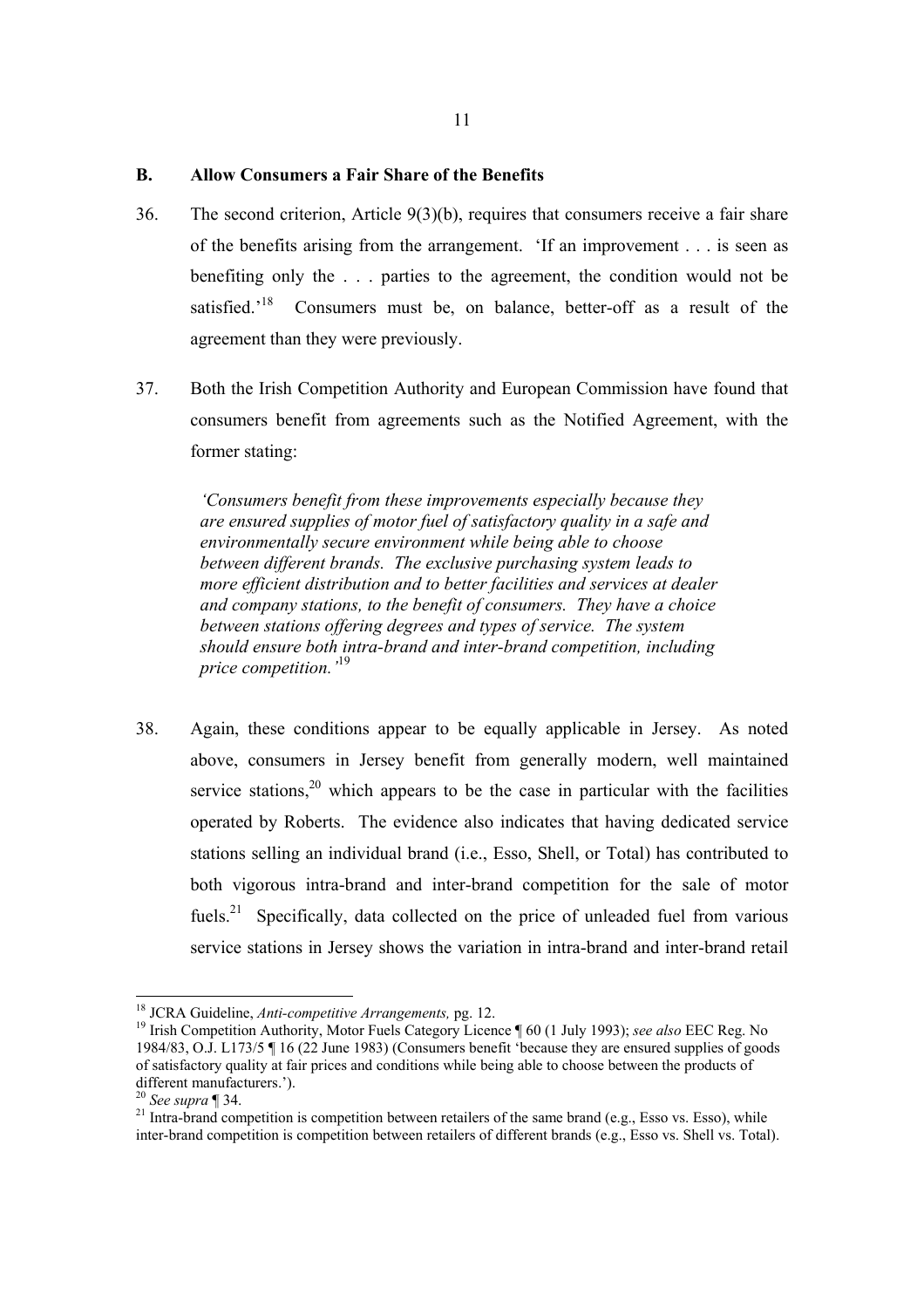prices during the period of June 2006 – June 2007 (as collected by the *Fair Play* column in the *Jersey Evening Post*), and is set forth below:



# **Chart 1**

39. Each line in Chart 1 represents each retailer's prices as reported in the *Fair Play*  column over the period stated compared to a constant mean of zero.<sup>22</sup> Chart 1 indicates a wide range of prices for unleaded fuel in Jersey, with differences in price ranging as high as  $20-25\%$ <sup>23</sup> These data are consistent with the recent findings of the Consultancy Solutions Guernsey Report, which states that within a Jersey survey of 22 garages, 'some 17 different pump prices were noted; only occasionally were two garages displaying the same price.<sup> $24$ </sup> This Report

 $\overline{a}$ 

<sup>22</sup> The mean price is the average price of the retail prices across the petrol stations as stated in *Fair Play* for each week. The mean price is held constant at zero each week and then each individual price is compared to this by taking the difference between the individual price and the mean price and expressing this as a percentage.

<sup>&</sup>lt;sup>23</sup> Similar ranges are observed in the other prices reported by *Fair Play*: diesel and discounted unleaded.  $^{24}$  Consultancy Solutions Guernsey Report at 28.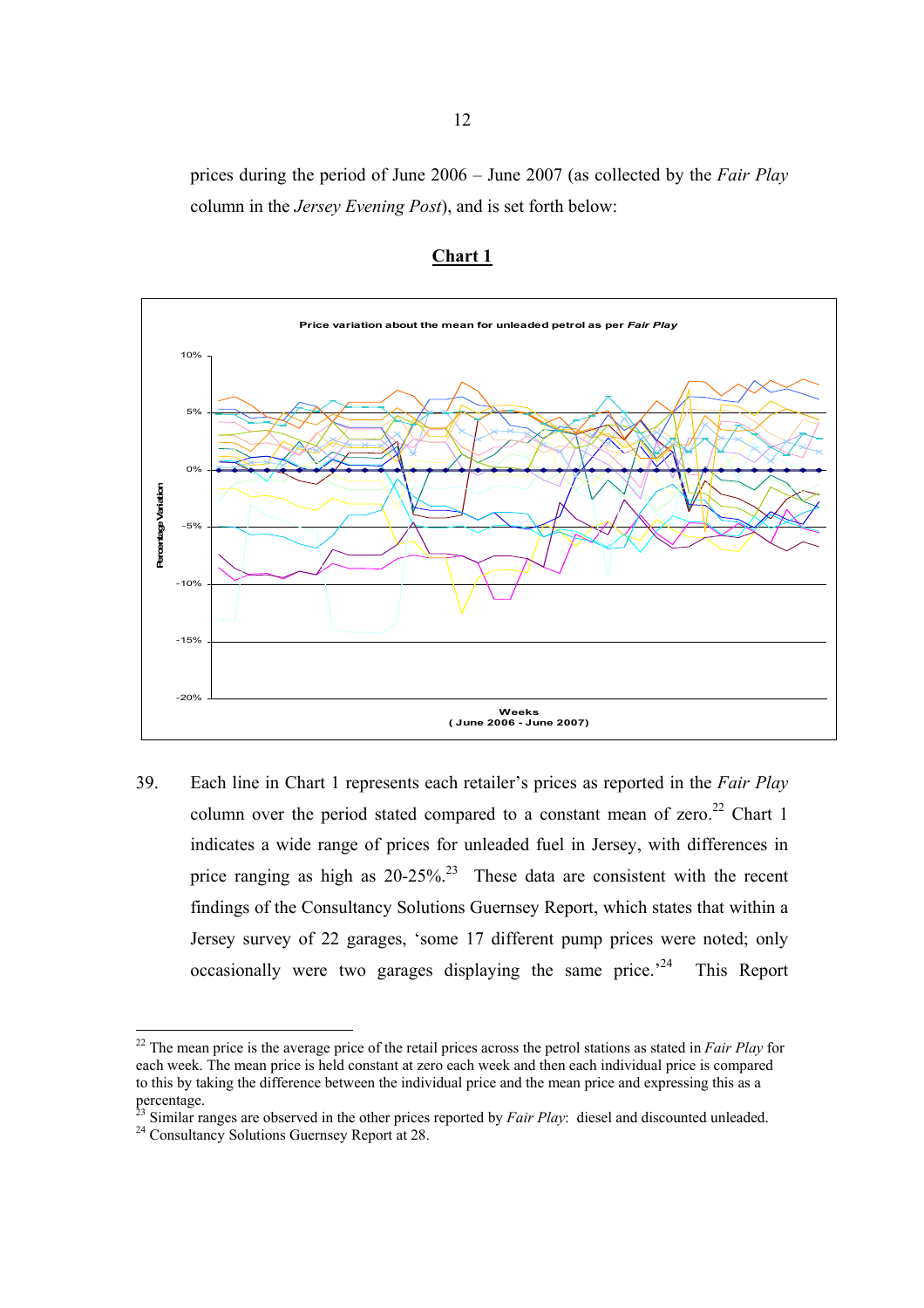concluded that 'a more healthy state of competition has emerged, to the benefit of consumers and tourists in Jersey.'25

40. Based on these considerations, the JCRA concludes that consumers in Jersey benefit from the Notified Agreement, and therefore the second exemption criterion is satisfied.

# **C. Contains No Indispensable Restrictions to Competition**

- 41. The third criterion, Article 9(3)(c), asks whether the Notified Agreement contains 'restrictions beyond those necessary for the attainment of the benefits that the parties demonstrate is likely to flow from the agreement.<sup>26</sup> It should be the least restrictive means of achieving its efficiencies.
- 42. The key focus of the JCRA's analysis in this area is the Notified Agreement's requirement that Roberts purchase motor fuels exclusively from Esso during the contract's term. The result of this restriction is that Roberts may not purchase motor fuels from either Shell or Total during this time.<sup>27</sup> While it appears, as detailed above, that the Notified Agreement produces efficiencies, it is appropriate in the context of the third criterion to consider whether exclusivity, and the duration of the exclusivity, are both indispensable to achieve the efficiencies, or whether they could be achieved by less restrictive means.

# **1. The Necessity for the Exclusive Purchasing Obligation**

43. In examining motor fuel supply agreements, both the European Commission and Irish Competition Authority found that 'the exclusive purchasing obligation . . . and non-competition clause . . . are essential components of such agreements and thus usually indispensable for the attainment of [their efficiencies].<sup>28</sup>

 $^{25}$  *Ibid.* at 32.

<sup>25</sup> *Ibid*. at 32. 26 JCRA Guideline, *Anti-competitive Arrangements,* pg. 13. 27 The exclusivity is not mutual, as Esso remains free to supply motor fuels to other retailers in Jersey, in addition to Roberts.

<sup>28</sup> *See* EEC Reg. No 1984/83, O.J. L173/5 ¶ 17 (22 June 1983); Irish Competition Authority, Motor Fuels Category Licence ¶ 63 (1 July 1993).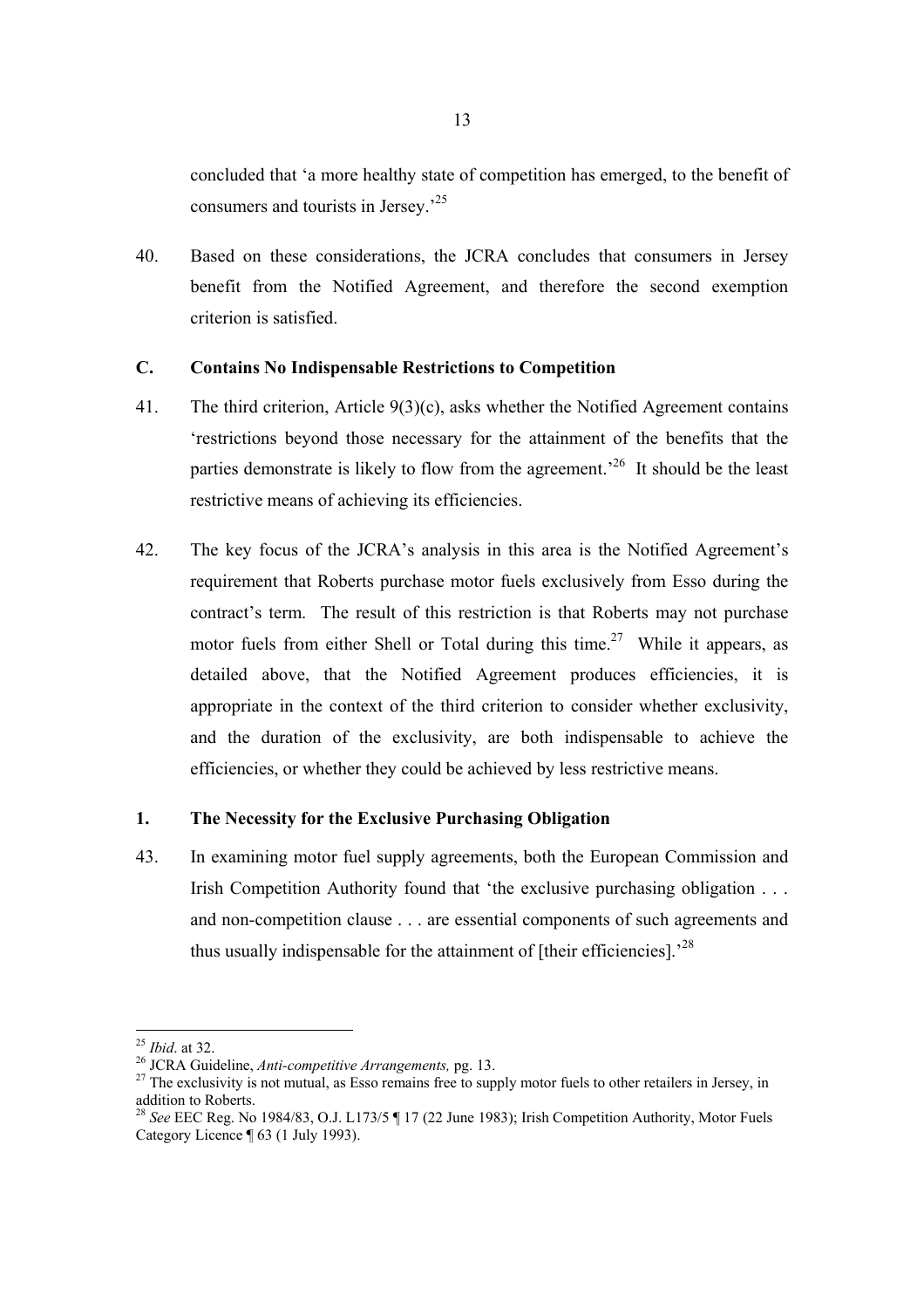- 44. The reasons for these conclusions are that exclusive purchasing obligations provide the supplier with guaranteed outlets for its products for the period of the exclusivity. This helps to provide the purchaser a platform to invest in its services and compete against other motor fuel retailers (who themselves more often than not are subject to similar arrangements with either Esso or another supplier), thereby contributing to both inter-brand and intra-brand competition.
- 45. While motor fuels may be supplied even in the absence of exclusivity obligations like that contained in the Notified Agreement (i.e., through purchases on the 'spot' market), such a form of supply could result in increased costs in a jurisdiction like Jersey. In larger jurisdictions, such as in the United Kingdom, the JCRA understands that larger retailers can and do purchase motor fuels directly from suppliers at refineries or terminals. Given that there is no domestic refinery capacity in Jersey, and given the much smaller scale of Jersey retailers compared to their UK counterparts,  $29$  such a supply does not appear to be a viable alternative here. While it is conceivable that suppliers such as Esso would import motor fuels even to satisfy demand in a spot market, such imports likely would be at a much lower volume, and hence potentially at a higher cost, than is currently available.
- 46. As indicated above, evidence indicates that the benefits that can arise from exclusive purchasing obligations are apparent in Jersey. Jersey consumers generally benefit from modern, well-equipped service stations, and this appears to be the case with respect to the facilities operated by Roberts. Under the Notified Agreement Esso contributes to pump maintenance of Roberts' service stations. There also have been recent upgrades to Jersey's motor fuel storage and distribution assets. Moreover, both inter-brand and intra-brand competition in Jersey appears to be robust. While exclusive purchasing obligations, such as the one contained in the Notified Agreement, may not be the *sole* reason for such efficiencies, both foreign precedent and the evidence available to the JCRA

<sup>&</sup>lt;sup>29</sup> According to the Consultancy Solutions Jersey Report, the entire Jersey motor fuel market is worth only 0.2% of the entire UK market, or is equivalent to five large hypermarket petrol stations.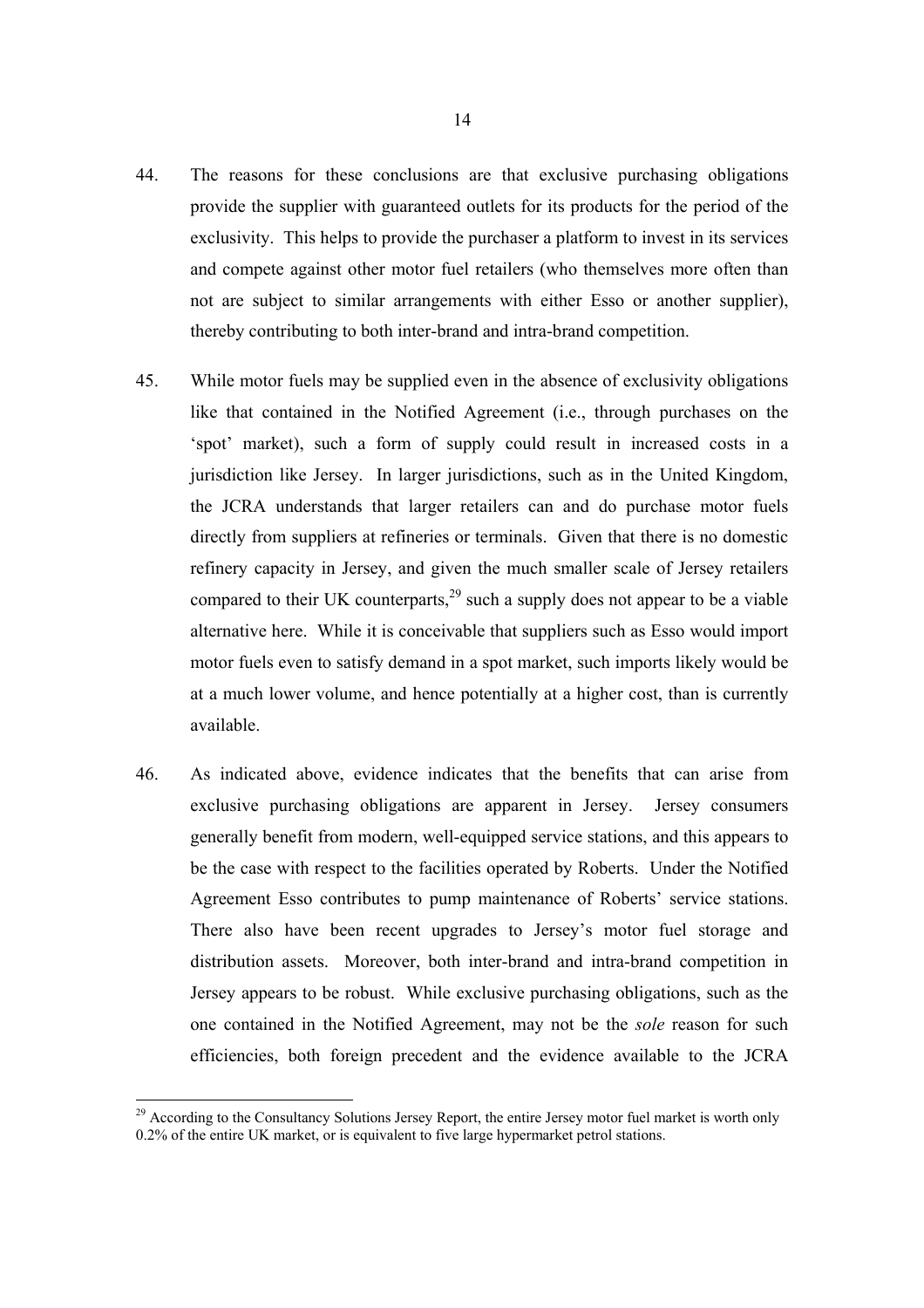indicates that such obligations contribute to the achievement of such efficiencies, which may not be realized in the absence of them.

47. The JCRA thus concludes that the Notified Agreement's exclusive purchasing obligation, in and of itself, is indispensable to the attainment of the efficiencies described in Section V.A, above. This still leaves open the question, however, of the length of the Notified Agreement's exclusive period.

# **2. Length of the Exclusive Period**

- 48. The current length of the Notified Agreement's exclusivity period is five years.
- 49. This five year period corresponds to the maximum period of exclusivity allowed under the BER in the EU. Esso has informed the JCRA that a majority of its motor fuel supply contracts in both the UK and Republic of Ireland also are for five year terms.
- 50. A focus of the JCRA's investigation was whether this five year term appeared appropriate in Jersey's economic context. During our investigation, the JCRA received suggestions that the contract should either have no period of exclusivity, or a reduced period of six or twelve months. The Consultancy Solutions Jersey Report recommends a maximum exclusivity period of three years.<sup>30</sup>
- 51. The reason this is important is that during the period of exclusivity the retailer in question (here, Roberts) is prevented from purchasing motor fuels from alternative suppliers. Esso, Shell, and Total compete with each other to sign-up service stations to exclusive contracts to provide outlets for which they can sell their motor fuels in Jersey. Retailers are attracted by the contractual terms the suppliers may offer, in terms of the selling price for the motor fuels (which, in turn, is customarily determined in Jersey by discounts or rebates off the supplier's scheduled wholesale prices), financial support provided to the retailer, and other incentives. However, this form of competition among the three suppliers can only arise upon the end of a retailer's exclusivity period with its current supplier.

<sup>&</sup>lt;sup>30</sup> Consultancy Solutions Jersey Report at 26.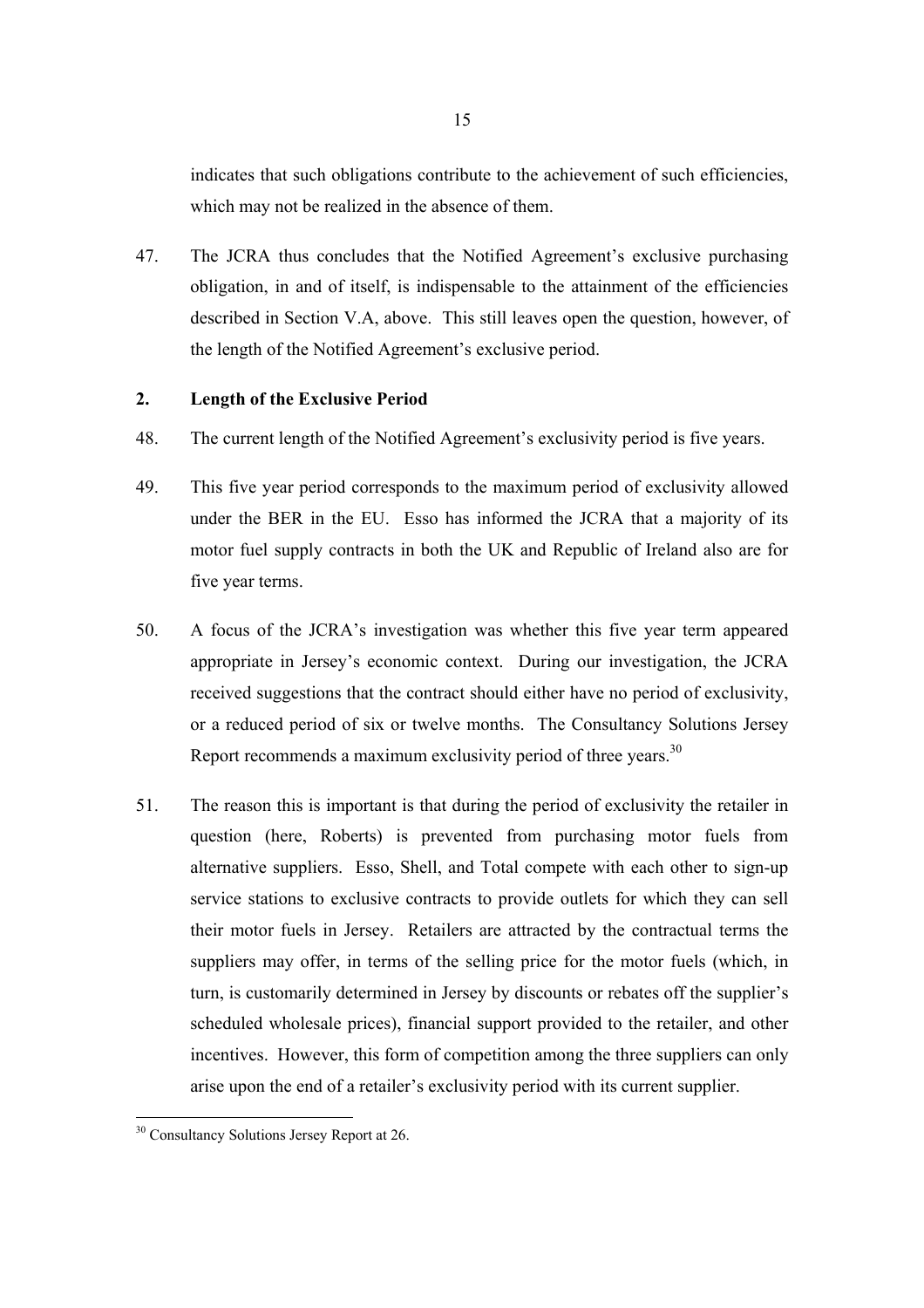- 52. These market characteristics in Jersey would suggest a short period of exclusivity is preferable, as it would enable the three suppliers to compete among themselves for motor fuel supply agreements more frequently. This consideration appeared to be the reason for the Consultancy Solutions Jersey Report's recommendation that the exclusivity period for motor fuel supply agreements be limited to three years.<sup>31</sup>
- 53. There is a risk, however, that decreasing the exclusivity period could have the effect of increasing the wholesale price of motor fuels (through a reduction in discounts or rebates offered by the supplier), to the detriment of retailers and, potentially, consumers. In making an offer to supply motor fuels over a set period, the JCRA understands that a supplier will estimate the total sales of motor fuels over the proposed length of the agreement. An agreement with a term of five years will offer the supplier additional sales volumes and returns in years four and five that would not be available under an agreement with a three-year term. The JCRA understands that this provides a supplier with the ability to offer a better price for motor fuels (in terms of increased discounts or rebates) at the outset, compared to a shorter term agreement where the additional income stream is not guaranteed.<sup>32</sup>
- 54. Based on these considerations, and with the observation that five year contracts are prevalent for the supply of motor fuels in other jurisdictions, the JCRA is hesitant to require a shortening of the Notified Agreement's exclusivity period. This view is supported by the absence of evidence that the suppliers could offer better terms of sale for three year supply contracts as opposed to five year supply contracts. To the contrary, the evidence discussed in the previous paragraph suggests that suppliers may be forced to offer worse terms of sale, in terms of price, for a three year contract compared to a five.

 $\overline{a}$ 

<sup>&</sup>lt;sup>31</sup> See ibid. (justifying the proposed three year period because this would 'force greater levels of competition between the three oil companies for retail market share').

 $32$  Additional considerations arise when, in addition to supplying motor fuels, a supplier makes capital investments in the retailer's facilities. This factor does not arise materially, however, with respect to the Notified Agreement.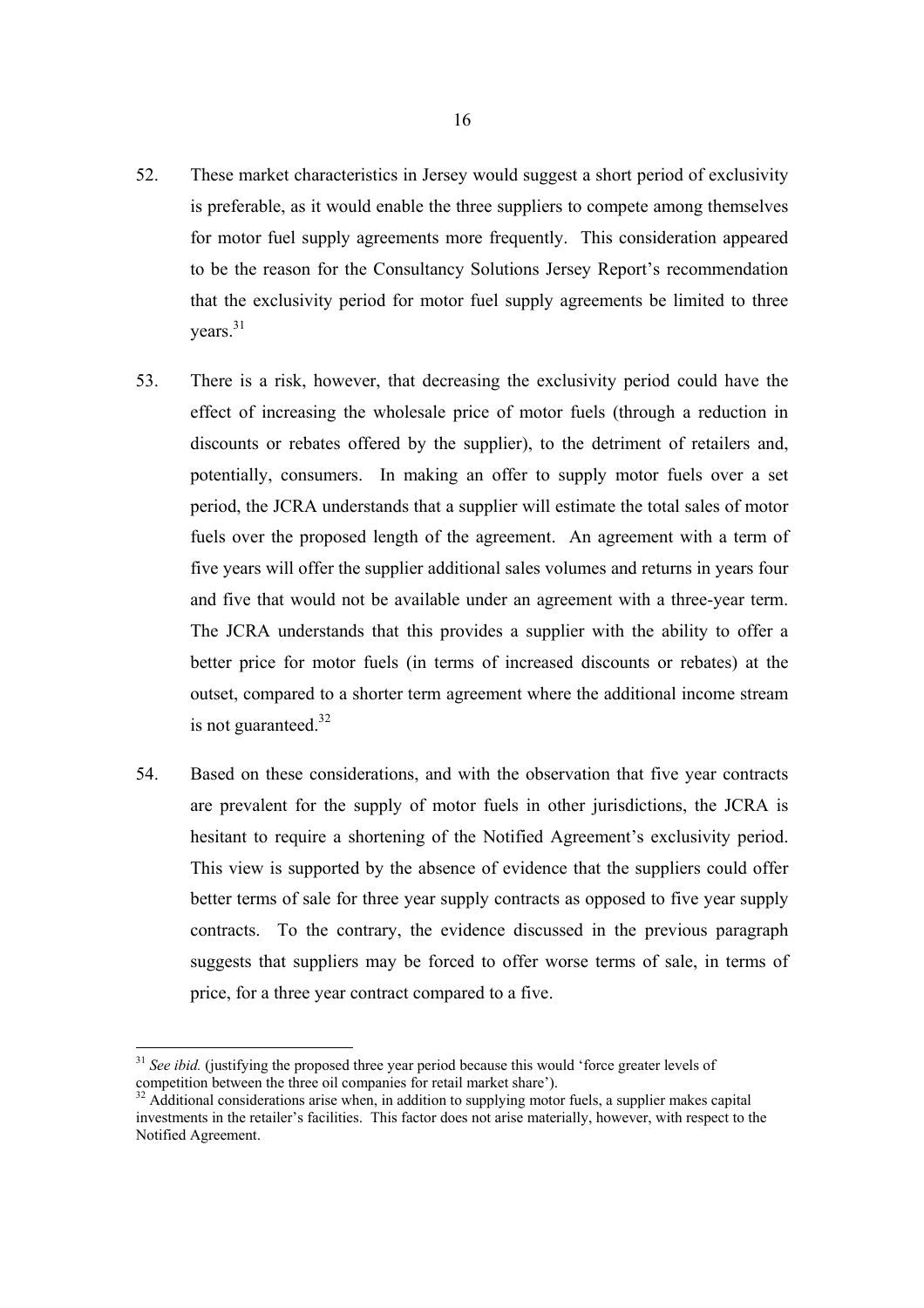- 55. In light of these considerations, the JCRA concludes that the five year exclusivity period is indispensable to the achievement of the Notified Agreement's efficiencies. This conclusion is based on the assumption, however, that the Notified Agreement's exclusivity term is limited to five years in practice, and that the contract would be subject to competitive bidding at the end of this period.
- 56. The evidence available to the JCRA indicates, however, that this has not always been the case, both in the relevant market in general and specifically with respect to the Notified Agreement. According to the Consultancy Solutions Jersey Report, suppliers in Jersey traditionally have been able to prevent competitive bidding for their retail contracts by extending the exclusivity period with the retailer prior to the contract's termination. Specifically, under the ten-year exclusivity terms which, at that time, Consultancy Solutions found to be prevalent in Jersey, the supplier would offer to renew the supply contract, with a new exclusivity period, during the sixth, seventh, or eighth year of the agreement. If agreed to by the retailer, 'the incumbent supplier can effectively isolate the competition from bidding for the contract,<sup>33</sup> since the retailer otherwise had no right to terminate the contract at that point.
- 57. While the Notified Agreement's term is five years, not ten, during its investigation the JCRA was informed that this risk identified in the Consultancy Solutions Jersey Report appears to have occurred with respect to Esso and Roberts. Specifically, as noted in Paragraph 13, prior to the Notified Agreement Esso had a previous motor fuel supply contract with Roberts with an exclusivity period that expired in [CONFIDENTIAL REDACTED]. Roberts requested changes to this contract, [CONFIDENTIAL REDACTED]. Esso agreed, but subject to Esso and Roberts signing a new agreement (which is the Notified Agreement), with a new, expanded period of exclusivity. Roberts had no practical ability to seek bids from competing fuel suppliers during this time, since it was still subject to the exclusivity obligation of its then-current fuel supply contract with Esso.

<sup>&</sup>lt;sup>33</sup> Consultancy Solutions Jersey Report at 26.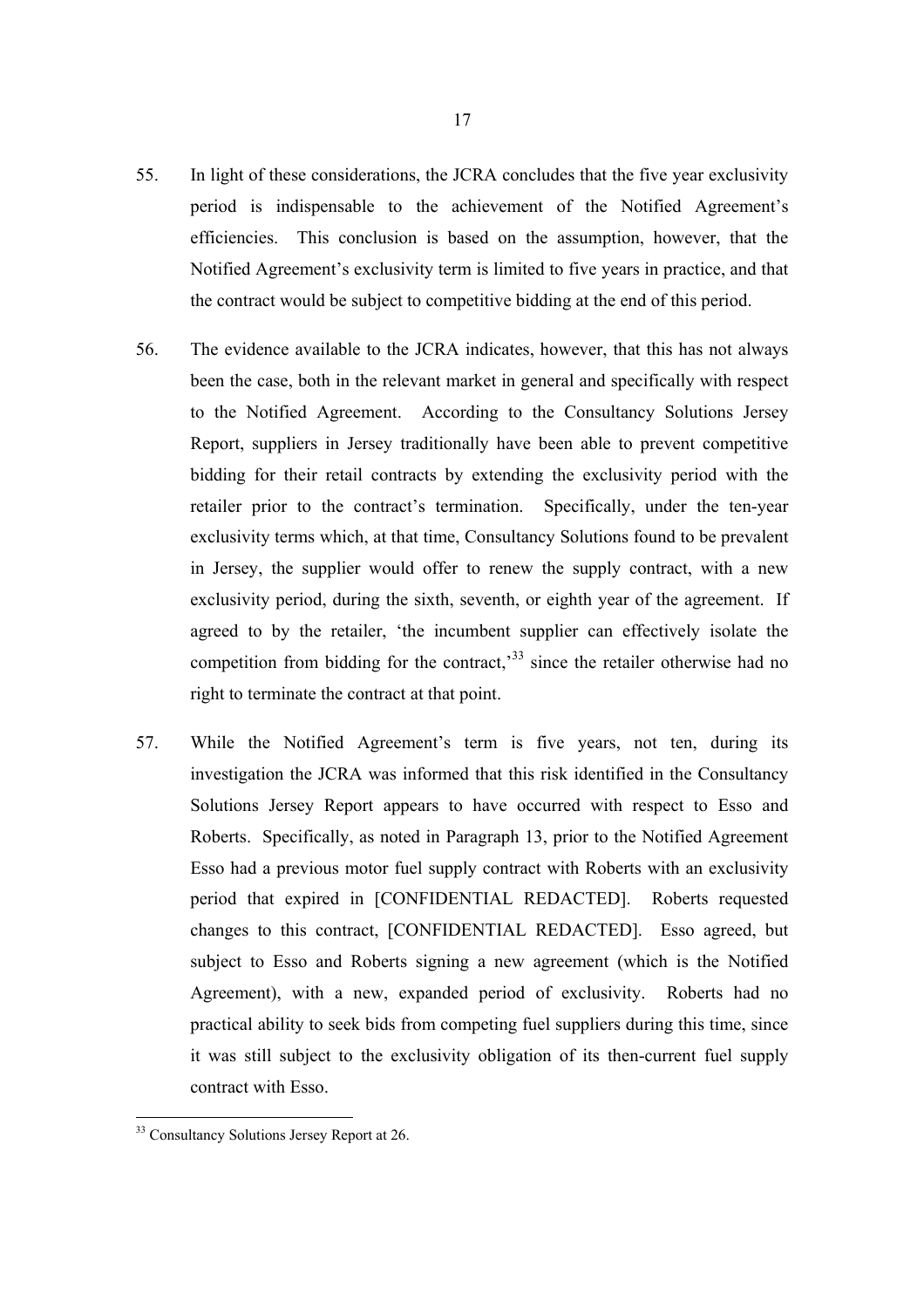- 58. The JCRA further understands that this is not the first time Esso and Roberts have agreed to extend the exclusivity period in the absence of competitive bidding from other suppliers. Specifically, the contractual relationship between Esso and Roberts extends back at least forty years, and neither Esso nor Roberts could recall the last time this contract was subject to competitive bidding.
- 59. The effect of such a practice is to extend the exclusivity period beyond what is stated in the motor fuels supply contract. This, in turn, would appear to be at odds with both European and Irish precedents concerning the length of exclusivity periods. Specifically, exclusivity periods of up to five years are permissible under the BER within the EU; however, there also must be 'no obstacles . . . that hinder the buyer from effectively terminating the non-compete obligation at the end of the five year period.<sup>34</sup> In similar fashion, the block exemption for motor fuel supply agreements granted by the Irish Competition Authority does not cover clauses that extend the length of exclusivity beyond the permissible period, or place restrictions on the retailer's ability 'from engaging in the sale of competing motor fuels after the agreement has been terminated[.]<sup>35</sup>
- 60. By effectively extending the period of exclusivity, the supplier is able to prevent the contract in question from ever being subject to competitive bidding. This, in turn, effectively prevents the retailer from seeking bids from other motor fuel suppliers, which may offer better terms and conditions than that offered by the current supplier.
- 61. Based on these considerations, the JCRA concludes that conditions are necessary for the Notified Agreement to satisfy the third exemption criteria. These conditions are necessary to ensure that the Notified Agreement's stated five year term is, in fact, no longer than five years in practice.
- 62. These conditions are set forth below in Section VII. They enable Roberts to seek bids from other motor fuel suppliers if Esso proposes to increase the current five-

<sup>&</sup>lt;sup>34</sup> European Commission, Guidelines on Vertical Restraints, O.J. C291/1 ¶ 58 (13 Oct. 2000).

 $35$  Irish Competition Authority, Motor Fuels Category Licence  $\P$  71 (1 July 1993).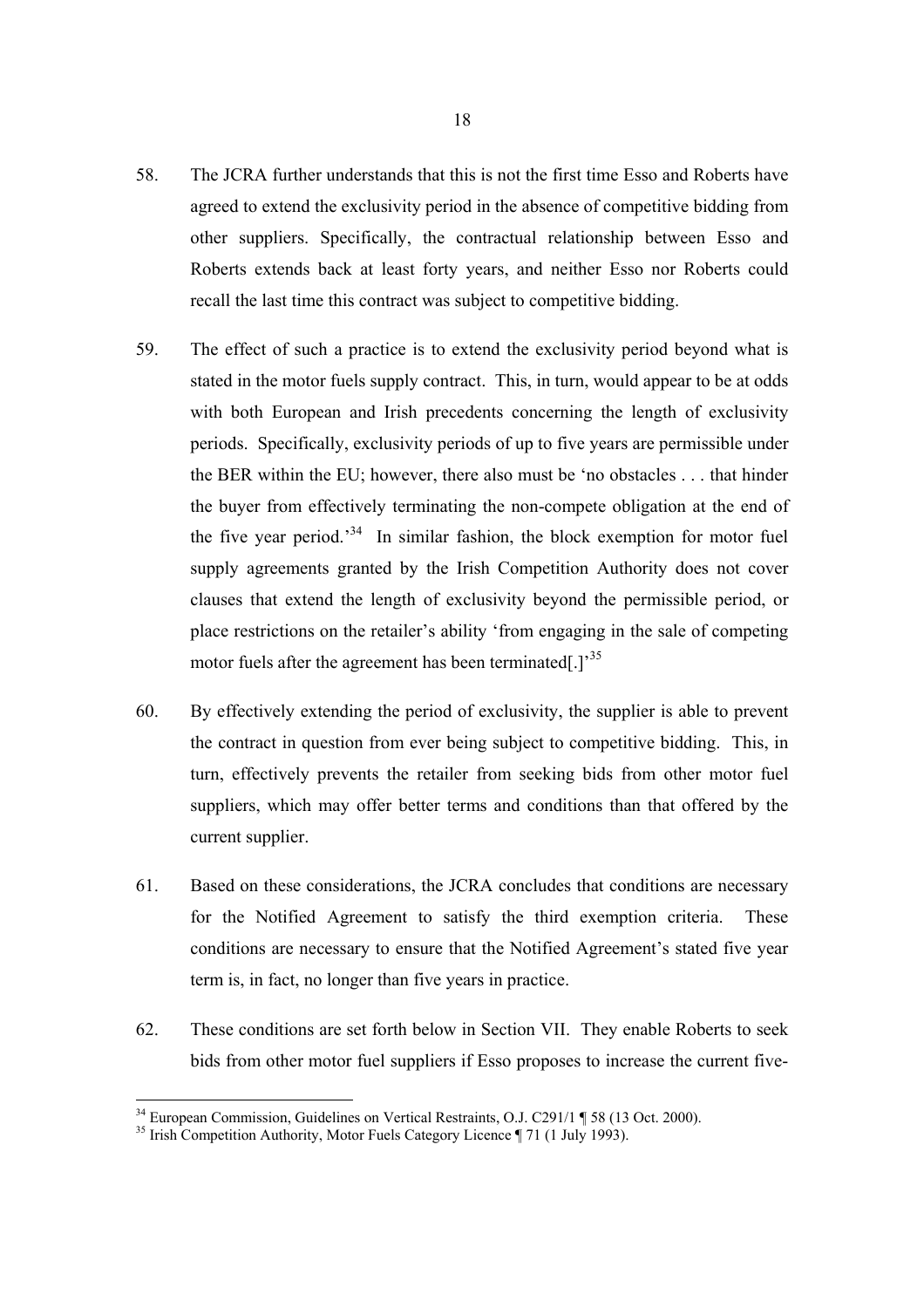year exclusivity period. Furthermore, prior to formally agreeing to any extended term during the current five-year exclusivity period (whether through amendment to the Notified Agreement or by signing a new agreement), Roberts has the ability to terminate the Notified Agreement. These conditions are intended to address situations such as that described in Paragraph 57, and they should facilitate the Notified Agreement being subject to competitive bidding at some point (i.e., no later than its current expiry date) and to avoid the risk of suppliers effectively isolating retailer contracts from ever being subject to competitive bidding.

- 63. The following points concerning these conditions are expressly noted and provided to give guidance to Esso and Roberts:
	- The conditions do not require Roberts to propose changes to the Notified Agreement to Esso, nor do they require Esso to accept changes proposed by Roberts.
	- The conditions' application does not arise in situations where Esso and Roberts agree to amend the Notified Agreement but not otherwise extend the exclusivity period.
	- Even in circumstances where the conditions would apply, their application does not *require* Roberts to seek competitive bids or terminate the Notified Agreement; they only provide Roberts with the *opportunity* to do so. Whatever Roberts ultimately decides to do in such circumstances remains solely a matter within its commercial discretion.
	- Finally, the conditions do not prevent Roberts from negotiating with Esso, or any other fuel supplier, during the term of the Notified Agreement, for a new agreement to be formally concluded and commence upon the expiry of, or after the end of, the Notified Agreement's current termination date. Such a new agreement, depending on its nature, may require an exemption under Article 9.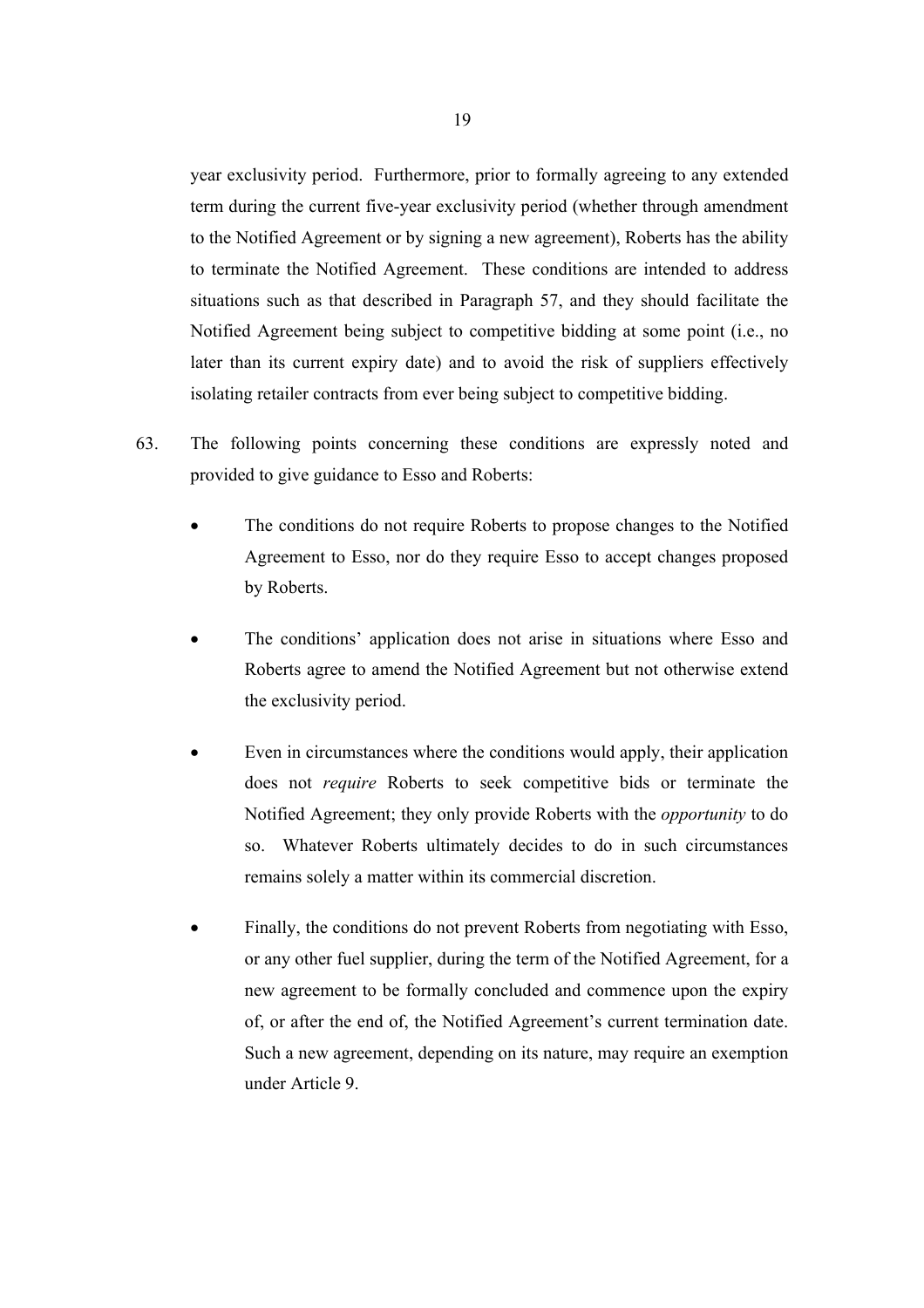# **3. Other Potential Restrictions**

- 64. As noted above, the Irish Competition Authority found that restrictions on a retailer's ability to sell its business [CONFIDENTIAL REDACTED] restricted competition.<sup>36</sup> The Authority further found, however, that such provisions are indispensable to the achievement of the agreement's benefits, as they guarantee the period of exclusivity, 'without which the supplier would not have provided the initial special commercial and financial advantages,' regardless of changes in the supplier's ownership.<sup>37</sup> Through its investigation of this matter, the JCRA has found no grounds on which to depart from this conclusion.
- 65. In summary, therefore, the JCRA concludes that the Notified Agreement satisfies the third exemption criterion, subject to compliance by Esso and Roberts to certain conditions which are set forth in Section VII, below.

# **D. No Elimination of Competition in respect of a Substantial Part of the Goods or Services in Question**

- 66. This criterion 'depends on the degree of competition existing prior to the agreement and on the impact of the restrictive agreement on competition, i.e. the reduction in competition that the agreement brings about.<sup>38</sup> This assessment requires the definition of relevant product and geographic markets. As detailed above, the relevant product market in this matter is the sale of motor fuels for resale to the public, and the relevant geographic market is the Island of Jersey.<sup>39</sup>
- 67. Both the JCRA's investigation of this matter and the Consultancy Solutions Jersey Report indicates that a healthy state of competition exists among the three fuel suppliers in the relevant market. Evidence presented to the JCRA includes Esso's loss of service station contracts to either Shell or Total, $40$  as well as additional information which shows that the contractual terms and conditions

 $\overline{a}$ 

<sup>&</sup>lt;sup>36</sup> See supra ¶ 27.<br><sup>37</sup> Irish Competition Authority, Motor Fuels Category Licence ¶ 69 (1 July 1993).

<sup>&</sup>lt;sup>38</sup> European Commission Notice on Guidelines on the Application of Article 81(3) of the Treaty, O.J. C  $101/08$  | 107 (2004).<br><sup>39</sup> See supra | 19.

<sup>&</sup>lt;sup>40</sup> See supra  $\sqrt[4]{21}$ .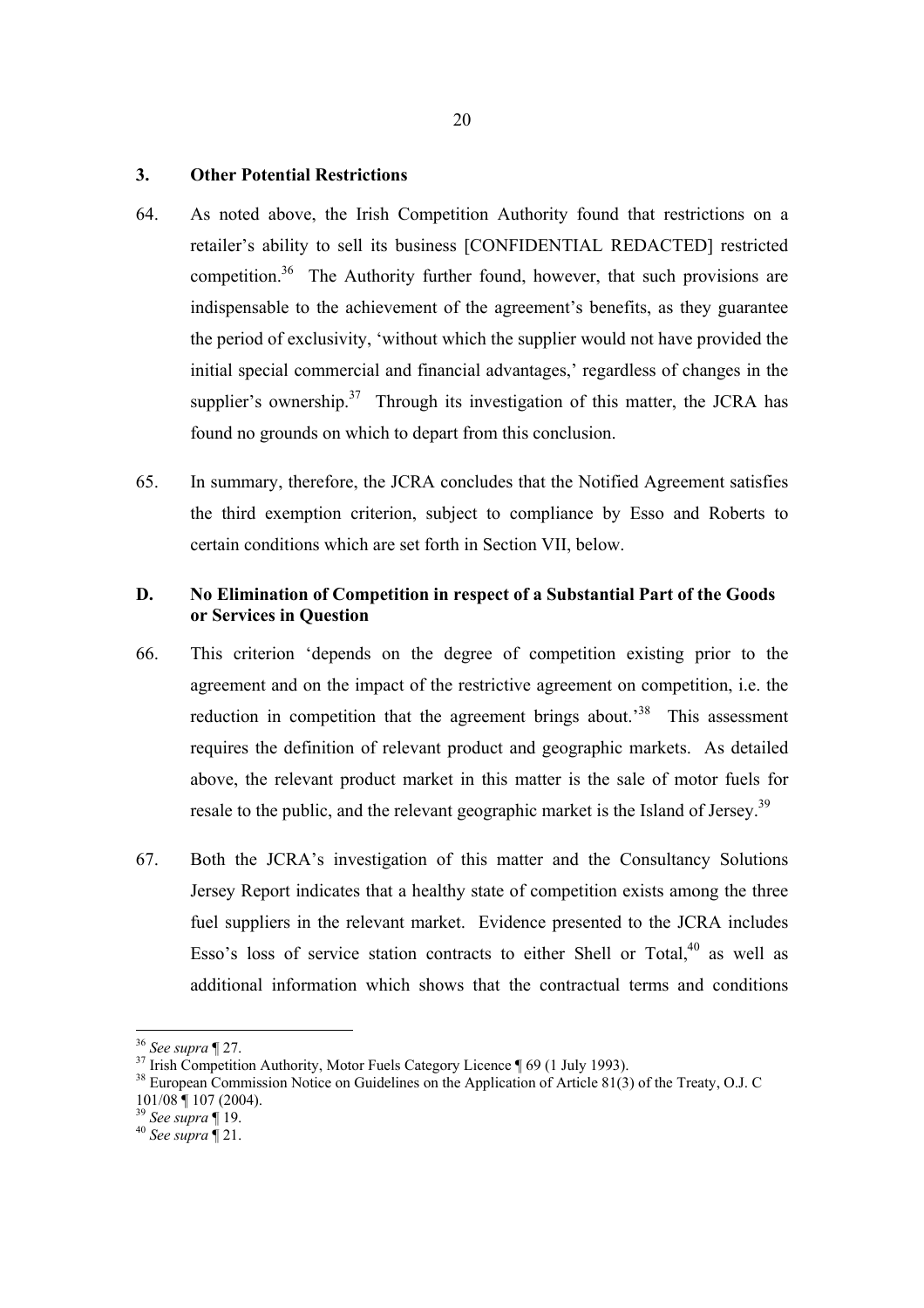offered by the suppliers to retailers can vary substantially. These findings are consistent with that of the Consultancy Solutions Jersey Report, which found that '[c]ompetition amongst the three fuel suppliers on Jersey remains intense. . . . We see no evidence to suggest that negotiations for any solus tie are anything other than true free-market commercial negotiations.<sup>41</sup>

- 68. Competition among the three suppliers in this relevant market may only arise, however, when a retailer's current contract reaches the end of its exclusivity period. As detailed above, the Notified Agreement was not subject to this form of competition when it was signed by Esso and Roberts, nor has Robert's supply contract appeared to have been subject to any form of competitive bidding within the past several years, at least.<sup>42</sup>
- 69. The JCRA thus concludes that the conditions necessary to ensure the Notified Agreement satisfies the third exemption criterion apply equally to the fourth. Based on the compliance of Esso and Roberts with these conditions, the JCRA concludes that the fourth exemption criterion is satisfied.

# **VI. GROUNDS FOR RETROACTIVITY**

- 70. As stated in Section VII, the effective date of the exemption granted herein is 1 June 2006. Article 9(7) of the Law gives the JCRA the discretion to provide that an exemption takes effect prior to the date on which it is granted. Two grounds exist which support the JCRA's exercise of this discretion here.
- 71. The first is that the party requesting the exemption, Esso, observed the JCRA's suggested procedures with respect to this matter. Specifically, Esso sought the JCRA's guidance, under Article 43 of the Law, on the Law's potential application to this type of agreement. The JCRA responded that the agreement appeared potentially subject to Article 8 of the Law, and therefore recommended that Esso seek an exemption under Article 9. Esso thereafter applied for the current exemption with respect to the Notified Agreement.

<sup>41</sup> *See* Consultancy Solutions Jersey Report at 26. 42 *See supra* ¶¶ 56-60.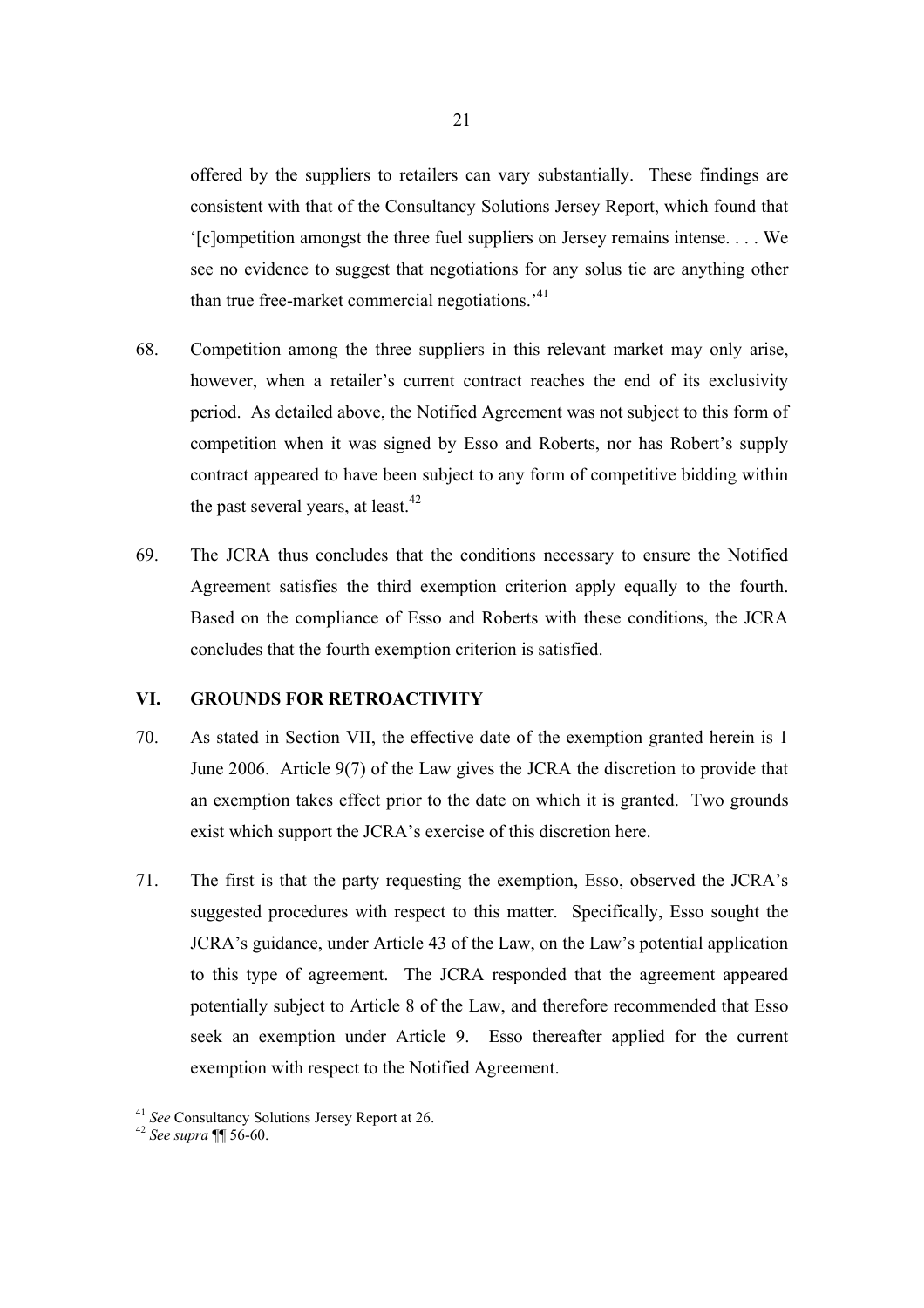72. The second is that publicly reported data on Roberts' prices of motor fuels indicates that the grounds supporting the JCRA's grant of an exemption in this matter, discussed in Section V, above, have not changed [CONFIDENTIAL REDACTED]. Set forth below in Chart 2 are Roberts' prices for unleaded petrol, as reported in the *Fair Play* column, [CONFIDENTIAL REDACTED].



### **Chart 2**

73. Chart 2 shows that while Robert's prices for unleaded petrol have fluctuated during the period in question, their general trend has been markedly downward.<sup>43</sup> The fluctuations that have occurred appear to reflect fluctuations in global oil prices during this time, to which Esso, Roberts, and others involved in this industry, are subject. $44$ 

# 74. [CONFIDENTIAL REDACTED].

75. Thus, on these grounds, the JCRA determines that retroactive application of this exemption is justified.

<sup>&</sup>lt;sup>43</sup> Similar results are observed concerning Robert's prices for discounted unleaded and diesel, as also reported in *Fair Play*.<br><sup>44</sup> This observation is based on data available from Platts concerning 95 Octane unleaded fuel, which is the

octane level of the unleaded fuel available from Roberts and reported in *Fair Play*.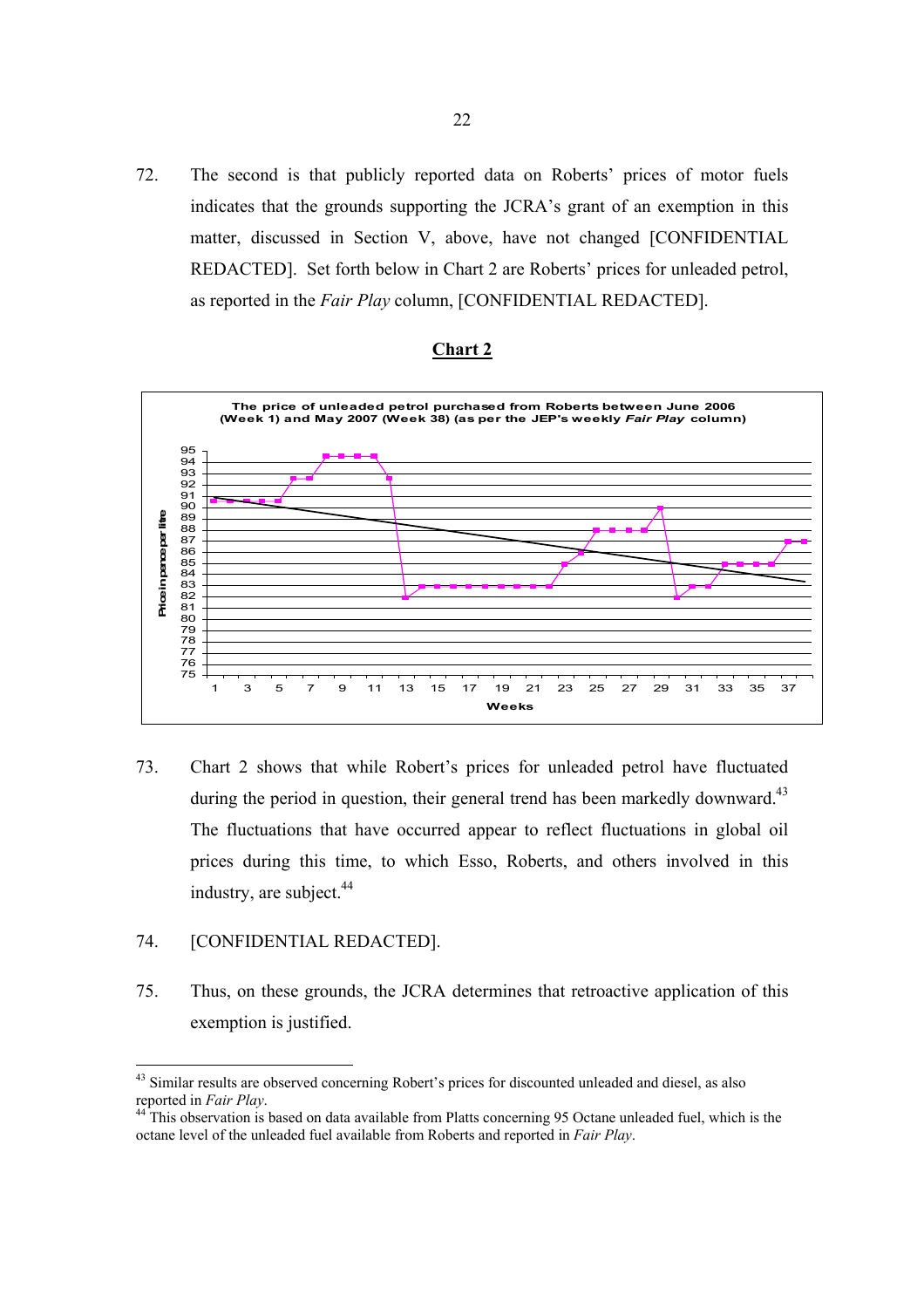# **VII. DECISION**

- 76. The JCRA concludes that the Notified Agreement appears to be subject to Article 8(1) of the Law.
- 77. The JCRA also concludes that the Notified Agreement satisfies the criteria for exemption, subject to certain conditions under Article 9(6). Specifically, these conditions are intended to ensure that the Notified Agreement's exclusivity period does not extend beyond five years in practice (to ensure that the third and fourth exemption criteria are satisfied). Another condition is intended to provide the JCRA with the ability to monitor compliance by Esso and Roberts during the term of this exemption.
- 78. By this Decision, the JCRA hereby grants an exemption to the Notified Agreement under Article 9, subject to compliance by Esso and Roberts with the following conditions:
	- 1. If, at any time during the term of the Notified Agreement, Esso proposes to increase the length of the Exclusivity Period, Roberts may contact other suppliers of motor fuels to request competitive quotes.
	- 2. Prior to formally agreeing to any extended Exclusivity Period with Esso, Roberts may serve notice on Esso in writing giving not less than 30 and not more than 60 days notice to terminate the Notified Agreement.
	- 3. As used herein, the term 'Exclusivity Period' means an obligation by Roberts to purchase from Esso, or Esso's nominated supplier, its total requirements of motor fuels for resale.
	- 4. As used herein, an 'extended' Exclusivity Period is any period extending beyond [CONFIDENTIAL REDACTED], whether implicated by an amendment to the Notified Agreement or by the substitution of the Notified Agreement with a new agreement.